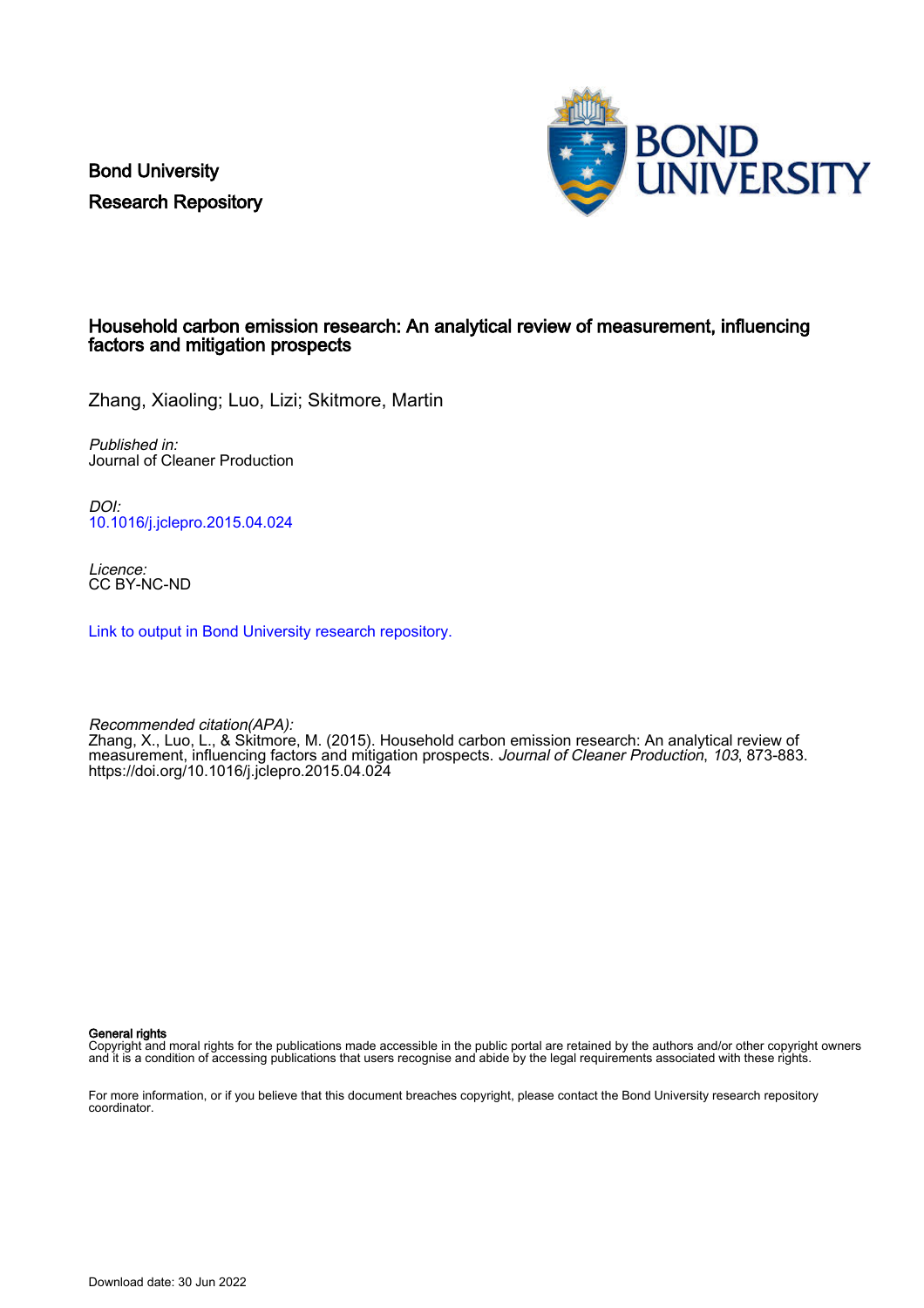# **Household carbon emission research: an analytical review of**

# **measurement, influencing factors and mitigation prospects**

Xiaoling Zhang<sup>1</sup>, Li Zi Luo<sup>2</sup> and Martin Skitmore<sup>3</sup>

<sup>1</sup>Assistant Professor, Department of Public Policy, City University of Hong Kong;

<sup>2</sup>Research Student, School of Construction Management and Real Estate, Chongqing University, Chongqing, P. R. China; Email: lzluo1210@sina.com 3  ${}^{3}$ Professor, School of Civil Engineering and The Built Environment, Queensland University of Technology, Brisbane, Australia, E-mail: rm.skitmore@qut.edu.au

Correspondence author<sup>3\*</sup>:

Xiaoling Zhang Assistant Professor Department of Public Policy City University of Hong Kong Hong Kong

E-mail: xiaoling.zhang@cityu.edu.hk

Telephone: + 852- 3442 2402 (Office); Fax: +852-3442 0413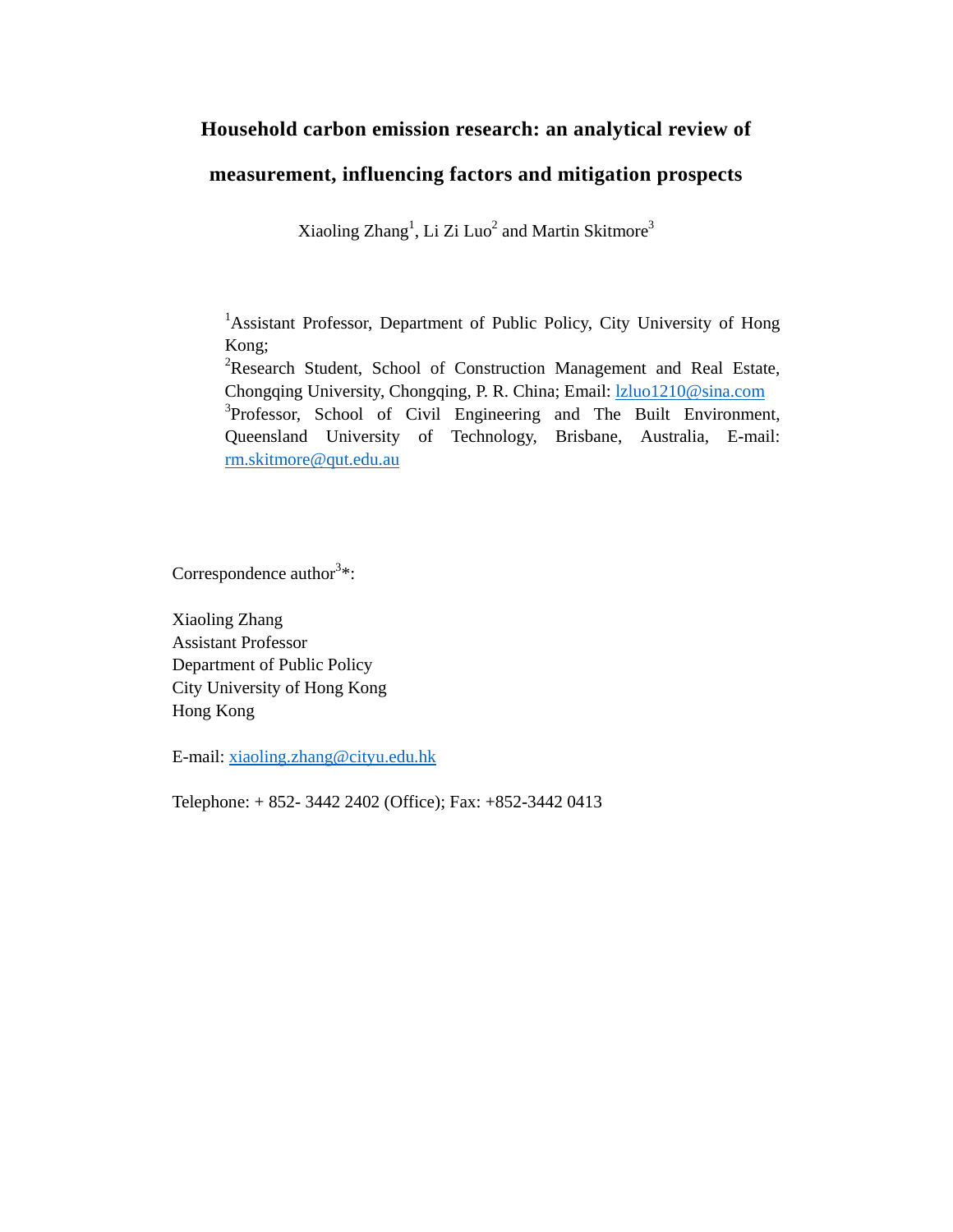# **Abstract**

Greenhouse gas (GHG) emissions are simultaneously exhausting the world's supply of fossil fuels and threatening the global climate. Despite energy efficiency improvements, total carbon emissions are still increasing alarmingly. A large proportion of energy consumption and associated carbon emissions is from the household sector. The UK's residential sector, for example, is responsible for approximately 30% of all its carbon emissions – mainly due to high household energy consumption. In many developing countries, where energy demand has been typically lower, the significant improvement in living standards in recent years due to the accelerating development of their economies has resulted in a disproportionate increase in household energy consumption. Therefore, a major reduction in household carbon emissions (HCEs) is essential if global carbon reduction targets are to be met. To do this, major OECD states have already implemented policies to alleviate the negative environmental effects of household behaviors and less carbon-intensive technologies are also proposed to promote energy efficiency and reduce carbon emissions. However, before any further remedial actions can be contemplated, though, it is important to fully understand the actual causes of such large HCEs and help researchers both gain deep insights into the development of the research domain and identify valuable research topics for future study.

This paper reviews existing literature focusing on the domain of HCEs. This critical review provides a systematic understanding of current work in the field, describing the factors influencing HCEs under the themes of household income, household size, age, education level, location, gender and rebound effects. The main quantification methodologies of input-output models, lifecycle assessment and emission coefficient methods are also presented, and the proposed measures to mitigate HCEs at the policy, technology and consumer levels. Finally, the limitations of work done to date and further research directions are identified for the benefit of future studies.

**Key words**: household carbon emissions (HCEs), influencing factors, quantification methodologies, measures

# **Highlights**

- The factors influencing HCEs under the themes of household income, household size, age, education level, location, gender and rebound effects are analyzed
- The main quantification methodologies of input-output models, lifecycle assessment and emission coefficient methods are presented
- Measures to mitigate HCEs at the policy, technology and consumer levels are proposed
- The limitations of work done to date and further research directions are identified for the benefit of future studies

# **Introduction**

Greenhouse gases (GHG) have an adverse impact on both natural and socio-economic systems in the atmosphere, and the huge quantities now being emitted worldwide is accepted by many as a major cause of climate change (IPCC, 2007). The continuous and increasing production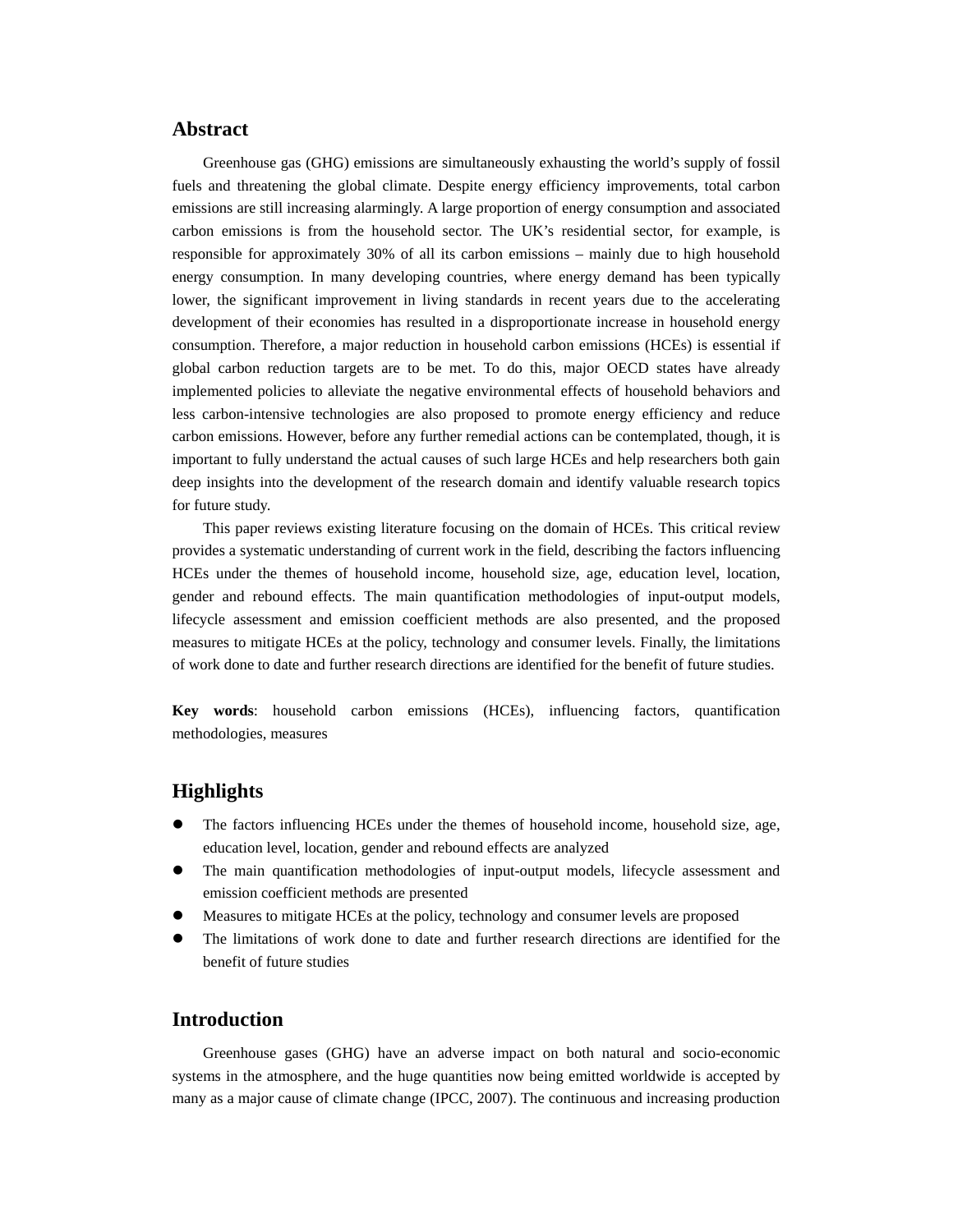of GHG is therefore a matter of global concern, and many countries have set ambitious longer term GHG emission reduction targets (UNFCC, 2009, 2011). The UK, for example, aims to reduce its GHG emissions by at least 80% of 1990 levels by 2050 (HM Government, 2008); the U.S. to lower carbon  $(CO_2)$  emissions by 17% and 83% below 2005 levels by 2020 and 2050 respectively (The White House, 2009); China to abate emissions per unit of economic output to 40-45% of 2005 levels by 2020; India to bring down its emission intensity by 20-25% by 2020; and Brazil to reduce emissions by 38-42% of 'business-as-usual' (BAU) levels by 2020.

How these very ambitious targets are to be achieved is far from clear. Previous studies, however, point to a large proportion of energy consumption and associated carbon emissions being from the household sector. The UK's residential sector (excluding transport), for example, is responsible for approximately 30% of all its carbon emissions – mainly due to high household energy consumption (Palmer et al., 2006). In many developing countries, where energy demand has been typically lower, the significant improvement in living standards in recent years due to the accelerating development of their economies has resulted in a disproportionate increase in household energy consumption. In China, for example, approximately 26% of total household energy consumption and  $30\%$  of  $CO<sub>2</sub>$  emissions are due to residents' lifestyles and related economic activities (Wei et al., 2007); in Greece, now classified as of near developing country 'emerging-market' status (MSCI, 2013), a 44% increase in household expenditure between 1990 and 2006 was accompanied by a  $60\%$  increase in  $CO<sub>2</sub>$  emissions (Papathanasopoulou, 2010); and India, with  $CO<sub>2</sub>$  emissions from household consumption of goods and services increasing by 66% between 1993-94 and 2006-07 (Das and Paul, 2014). Therefore, a major reduction in household carbon emissions (HCEs) is essential if global carbon reduction targets are to be met. To do this, the IPCC (2001) propose changes in consumption patterns, and major OECD states have already implemented policies to alleviate the negative environmental effects of household behaviors (Geyer-Allely and Zacarias-Farah, 2003). Less carbon-intensive technologies are also proposed to promote energy efficiency and reduce carbon emissions.

Before any remedial actions can be contemplated, though, it is important to fully understand the actual causes of such large HCEs. What is needed is a review of the literature relating to HCEs to date. Despite the large amount of literature involved, few reviews have been forthcoming although, as Tsai and Wen (2005) and Flanagan et al. (2007) point out, they do help researchers both gain deep insights on the development of the research domain and identify valuable research topics for future study. This paper therefore fills this gap by providing a comprehensive review of the most relevant articles to explore the factors that influence HCEs, identify the most commonly used quantification methodologies and the various mitigation measures proposed to date. In doing this, the next section provides the background of HCEs, followed by the methodology of the study, classification of the reviewed studies, summary of the articles themselves, their limitations and further research directions.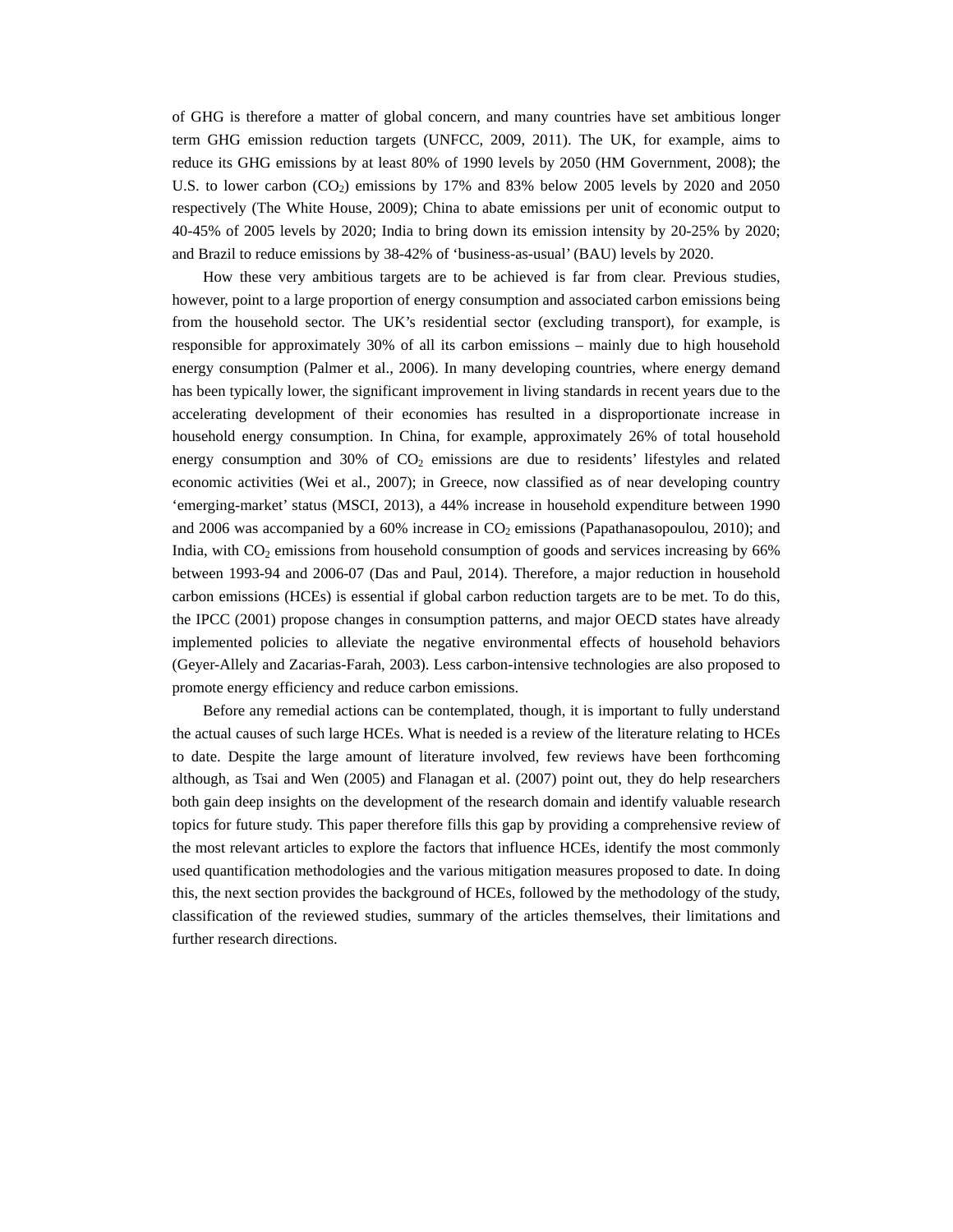## **Background of HCE research**



**Figure 1 Research framework** 

There has been a growing awareness of the impact of HCEs, as evidenced by the increasing number of studies published in recent decades. The analysis of household consumption and related environmental effects, for example, is one of the most popular topics in sustainability research. This paper reviews these studies to identify the critical factors that influence the generation of HCEs and the quantification methodologies used to gauge their level of impact. Measures that could effectively mitigate HCEs are also reviewed. Fig. 1 illustrates the research framework involved.

The terms used to described HCEs include household carbon footprint (e.g. Fan et al., 2012; Shigetomi et al., 2014; Shirley et al., 2012; Weber and Matthews, 2008), household carbon dioxide emissions (e.g. Büchs and Schnepf, 2013; Golley and Meng, 2012; Lee and Lee, 2014) or just HCEs (e.g. Qin and Han, 2013; Revell, 2014). Another term is the embedded carbon footprint of a household, defined by Fan et al.  $(2012)$  as "the  $CO<sub>2</sub>$  emissions resulting from the whole life cycle of products and services for the household including those associated with their manufacturing and eventual breakdown". Qu et al. (2013), on the other hand, are more focused on the human element, defining household  $CO<sub>2</sub>$  emissions as "the emissions of individuals or their families in order to meet the demands of their existence and development under certain socio-economic conditions, which includes both direct and indirect emissions". Direct emissions are understood to be those related to direct household fuel use, such as electricity, heating, gas and other liquids. Indirect emissions, on the other hand, are those that arise in the production and distribution processes of goods and services for households, such as emissions that occur in the manufacture of food, clothes, furniture and services.

Since the 1990s, a starting point increasingly used for developing strategies for environmental preservation has been the reduction of HCEs (Boxall, 2006). This has inspired a voluminous HCE research literature, one of the more outstanding features of which is that indirect emissions are much higher than direct emissions. In the U.S. for example, indirect carbon emissions account for 77% of total emissions (Jones and Kammen, 2011). Similarly, more than 60% of the energy requirement in the household sector in Korea is indirect (Park and Heo, 2007).

Most studies analyze HCEs from a consumption perspective, which considers all the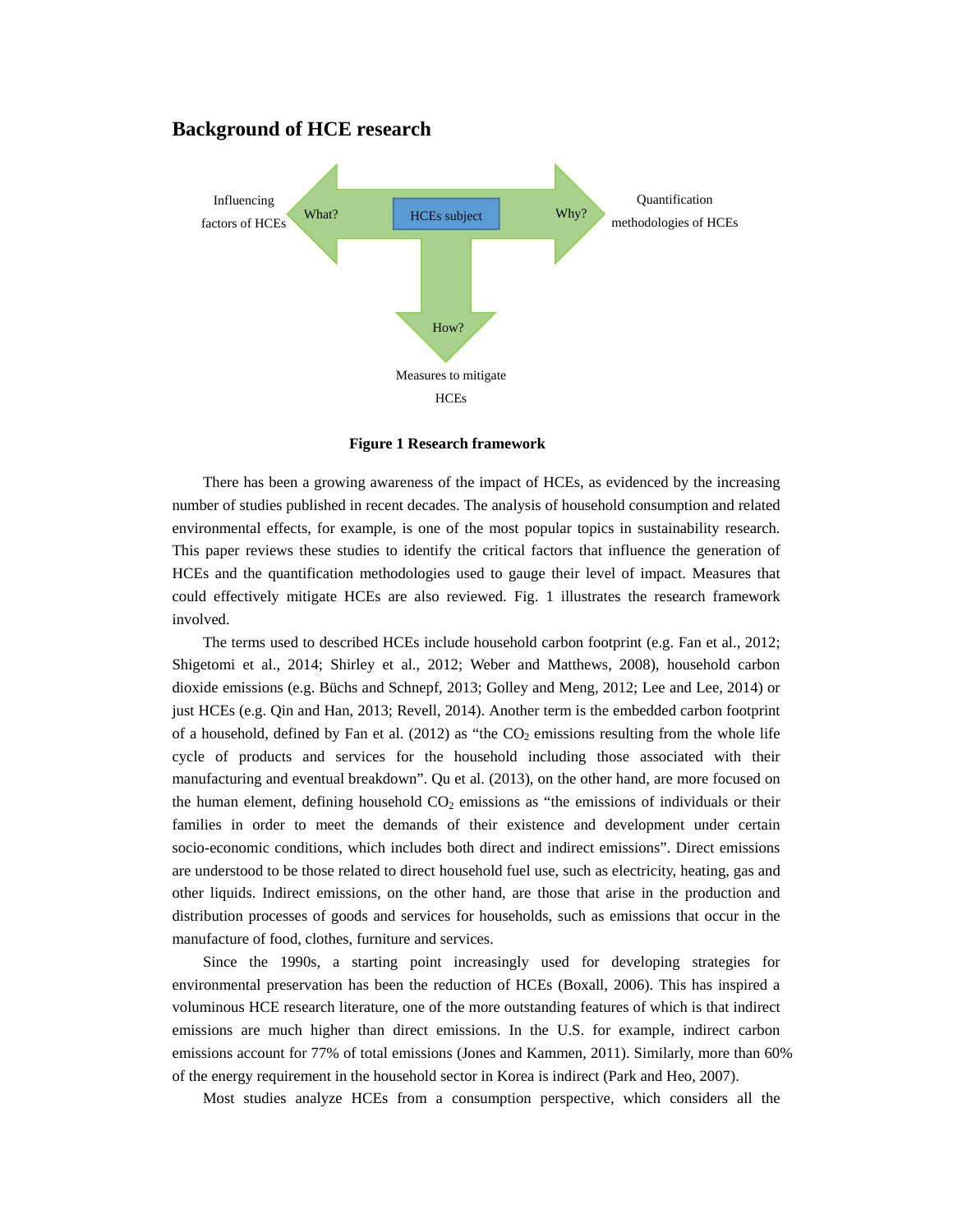emissions supporting household consumption in one country, whether they occur in that country or abroad. Hertwich and Roux's (2011) investigation of the climate implications of the use of household electric and electronic equipment (EEE), for example, shows TV sets and other EEE to have significant lifecycle GHG emissions. Panzone et al. (2013), on the other hand, have designed an index to measure the environmental sustainability of household food consumption based on consumer preferences and scanner data provided by a UK food retailer. In contrast, the production perspective takes account of emissions produced within one country, regardless of where the consumption of final products and services occurs. The difference between these two methods is the CO<sub>2</sub> embodied in trade (Druckman and Jackson, 2009).

A good way to investigate  $CO<sub>2</sub>$  emissions due to household consumption is to check associated expenditures. Meier and Rehdanz (2010), for example, point out that heating expenditure accounts for the largest proportion of total household energy expenditure in the UK, implying that the emissions from heating are considerable in such regions of the world.

## **Methodology**

This paper employs Wu et al's (2014) approach of collecting papers relating to construction and demolition waste from two world renowned indexed databases: the SCI database and the EI database, to successfully summarize existing waste quantification methodologies through the analysis and comparison of selected papers and presentation of current research limitations and further research directions. The worldwide publications indexed by these two databases are peer reviewed and of high quality. Therefore, HCE related papers were collected from the same databases. Three steps were then taken to identify relevant studies. First, the term "household carbon emissions" and time span "from 1990 to 2014" was used to search for potential related journal articles. This produced over 200 results. Second, the titles and abstracts of the collected papers were scanned to filter those outside the research scope (such as papers on city or industrial emissions). This resulted in 75 papers remaining for further analysis. For the third step, the full text of each article was carefully scrutinized for relevance and a further six papers were omitted. For the final set of 69 papers, Fig. 2 shows the number published each year and the increasing trend in HCE research interest over the years.

#### <Insert Figure 2 here>

Table 1 lists the papers together with their major distinguishing features of location, quantification methodologies, influencing factors of HCE and mitigation measures. These latter issues are explained in detail in the remaining sections of this paper.

<Insert Table 1 here>

## **Quantification methodologies**

The adoption of different quantification methodologies to estimate carbon footprints is likely to produce different results (Dias and Arroja, 2012; Plassmann et al., 2010). Various approaches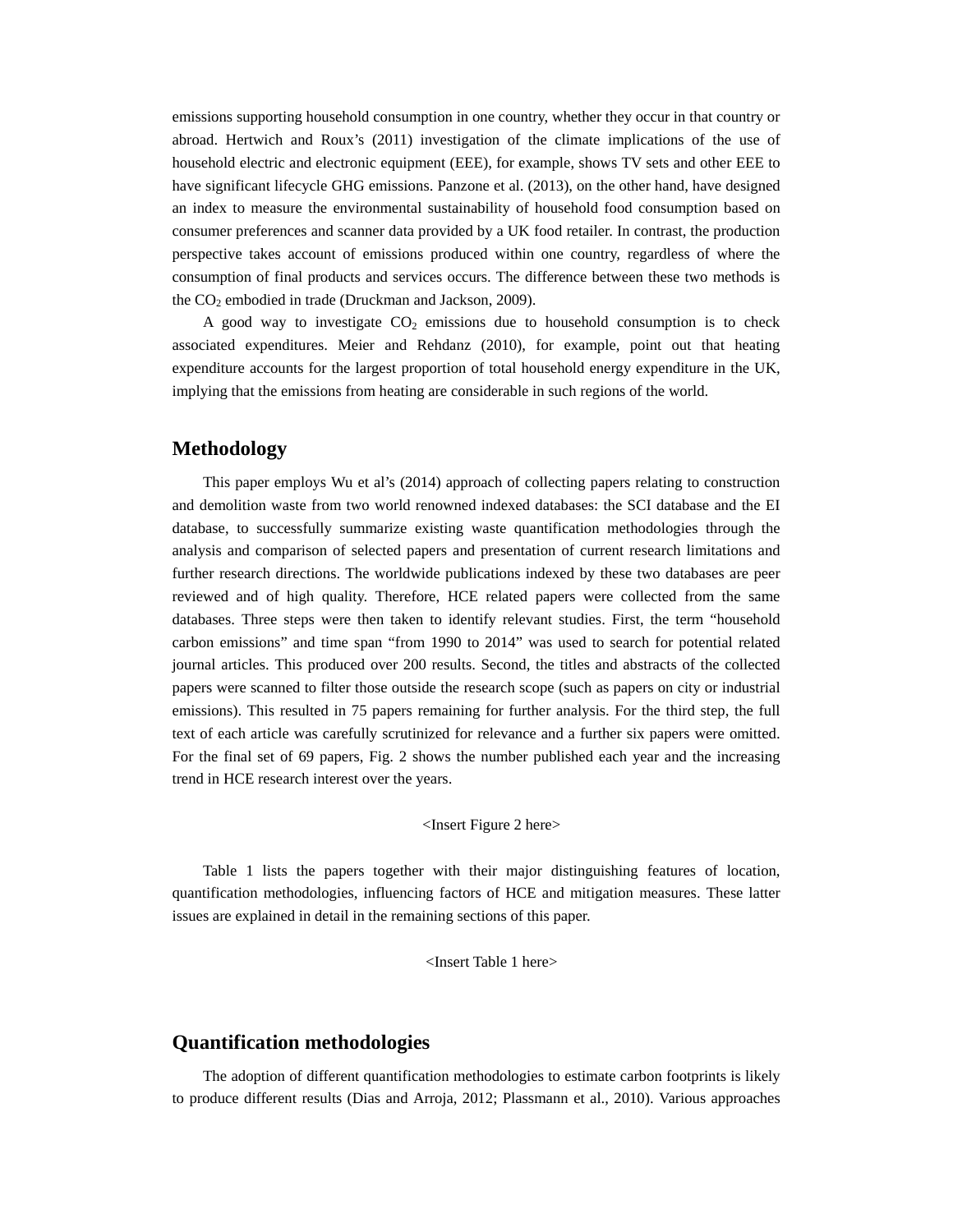have been used to analyze household consumption activities, with a view to addressing the resulting environmental effects in different countries and regions. Input-output models, life cycle assessment and emission coefficient methods are all popular approaches to quantifying HCEs. Consumption data from consumer expenditure surveys is also often used to quantify consumption-induced emissions. The analysis of the reviewed methodologies follows. Table 2 summarizes the advantages and disadvantages of the quantification methodologies involved.

|            | Advantages                                                                                                                                                                  | Disadvantages                                                                                                                                                             |
|------------|-----------------------------------------------------------------------------------------------------------------------------------------------------------------------------|---------------------------------------------------------------------------------------------------------------------------------------------------------------------------|
| <b>IOM</b> | • provides a standard method of analysis that<br>can be updated or applied to different<br>populations in a uniform manner<br>• could be easily combined with other methods | • lacks reliability when forecasting long-run<br>effects<br>• assumes a fixed technology coefficient<br>which cannot reflect technological<br>improvements and elasticity |
| <b>LCA</b> | • reflects the effects of the entire life cycle                                                                                                                             | • data intensive and time consuming                                                                                                                                       |
| <b>ECM</b> | • presents an easy calculation process                                                                                                                                      | • the coefficient is difficult to estimate                                                                                                                                |
| CLA        | • has considered the interacting factors that<br>influence consumers<br>• combines the advantages of IOM and ECM                                                            | • the model application is complicated                                                                                                                                    |

Table 2. Advantages and disadvantages of the quantification methodologies

#### **Input-output model (IOM)**

Input-output modelling was first proposed by Bicknell et al. (1998) as a method for estimating ecological footprints. They claim that the primary advantage of IOM is that it provides a standard method of analysis that can be updated or applied to different populations in a uniform manner. Several subsequent papers employ this technique in calculating the carbon emissions of particular products or services in countries such as France (Hawkins and Dente, 2010) and Norway (Larsen and Hertwich, 2011). Based on this original model, other developed models include the United Kingdom Quasi-Multi-Regional Input–Output (QMRIO) models (Druckman and Jackson, 2009, 2010) and the Norwegian Environmentally Expanded Input-Output models (Larsen and Hertwich, 2011) to widen the scope. The U.S. Multi-Regional Input-Output model is particularly useful for determining the location of various production factors (such as pollution, employment, energy, etc.) in the production of goods and services, which standard IOM cannot achieve alone (Weber and Matthews, 2008).

Kok et al. (2006) describe three methods based on input-output analysis to assess the energy requirements and related carbon emissions of households in the Netherlands, namely, input-output energy analysis based on national accounts (IO-EA-basic), input-output energy analysis combined with household expenditure data (IO-EA-expenditure) and hybrid energy analysis combining input-output analysis with process analysis (IO-EA-process). The results obtained by using these methods are very similar, with less than 4% differences. Kok et al further point out that each method can be used at different levels, with IO-EA-basic being more suitable for describing and explaining the effects of household consumption, and IO-EA-process is better for searching household consumption pattern changes. The most often used is IO-EA-expenditure for a variety of practical reasons.

As can be seen in Table 1, IOM is the most commonly used carbon quantification method,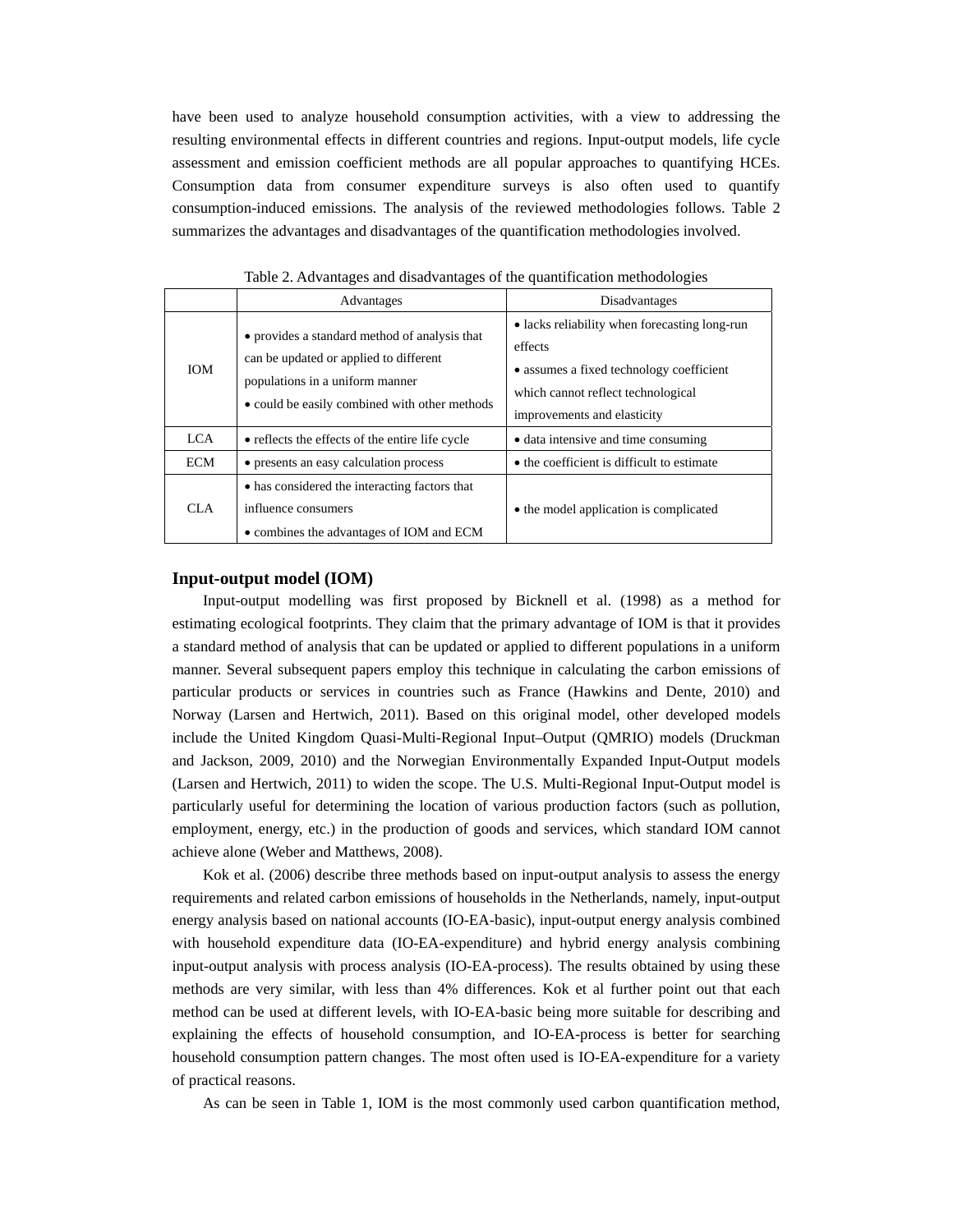especially in China where relevant data can be accessed from the Energy Statistical Yearbook and Household Expenditure Table published by National Bureau of Statistics of China. Many studies employ IOM to evaluate the indirect environmental influences of household consumption. Bin and Dowlatabadi (2005) in the United States and China's Qu et al. (2013) and Golley and Meng (2012), for example, use IO-EA-expenditure while Liu et al. (2011) adopt IO-EA-basic to calculate the indirect carbon emissions of residential consumption. The popularity of IOM in the calculation of indirect carbon emissions in China is most likely due to IOM reflecting the impact of changes in one industry on other industries, or the effects of government, foreign suppliers and consumers on the economy, making it appropriate for studying the indirect emissions of households (Zhu et al., 2012).

IOM does have some limitations, however. First, the energy input-output tables are static, while the real production and consumption system structure changes over time - so it lacks reliability when forecasting long-run effects. Second, the input-output model assumes a fixed technology coefficient, which implies that technologies are constant in a particular period, and does not address technological improvements and elasticity (Liu et al., 2009).

### **Life cycle assessment (LCA)**

Life cycle assessment is a tool to assess the environmental impact of product systems and services, accounting for emissions and resource uses during the production, distribution, use, and disposal of a product (ISO, 1997). The global leaders agreed at the 2002 Johannesburg World Summit for Sustainable Development that LCA should be used to enhance world sustainable production and consumption patterns. LCA consists of three distinct analytical steps: (1) determination of the processes involved in the product life cycle, (2) determination of the environmental pressures (emissions, use of resources, etc.) produced in each of these processes, and (3) assessment of the environmental impact and aggregation of impact indicators (Hertwich, 2005). Commonly used life cycle approaches include process-based LCA, input-output LCA and hybrid LCA. Process-based LCA is a bottom-up model describing each constituent process of a supply chain in terms of its material inputs and environmental outputs. Input-output LCA is a top-down approach considering the resource and waste emission implications in producing particular goods and services, while hybrid LCA combines the advantages of all these methods and incorporates their distinctive useful features. Applications include Zhang et al.'s (2013) hybrid LCA to evaluate the carbon reduction potential of a typical Chinese household biogas system.

Consumption-based LCA provides a complete picture of GHG emissions due to consumer expenditure and is thus suitable for development of consumer-induced carbon management tools. Saner et al.'s (2013) LCA model, for example, is used to assess the emissions of household consumption of housing and transportation in Switzerland; Alfredsson (2004) uses LCA to calculate the energy and  $CO<sub>2</sub>$  intensities of Swedish household consumption to obtain the total energy requirements and  $CO<sub>2</sub>$  emissions of each household; and  $\frac{\text{Shirley et al (2012)}}{\text{Shirley et al (2012)}}$  also use consumption-based LCA to evaluate GHG emissions during the extraction, processing, transport, use and disposal stages of different commodities and related consumption to establish carbon footprint levels in the U.S. Virgin Islands.

## **Emission coefficient method (ECM)**

ECM is based on the method used by IPCC (2006), in which  $CO<sub>2</sub>$  emissions from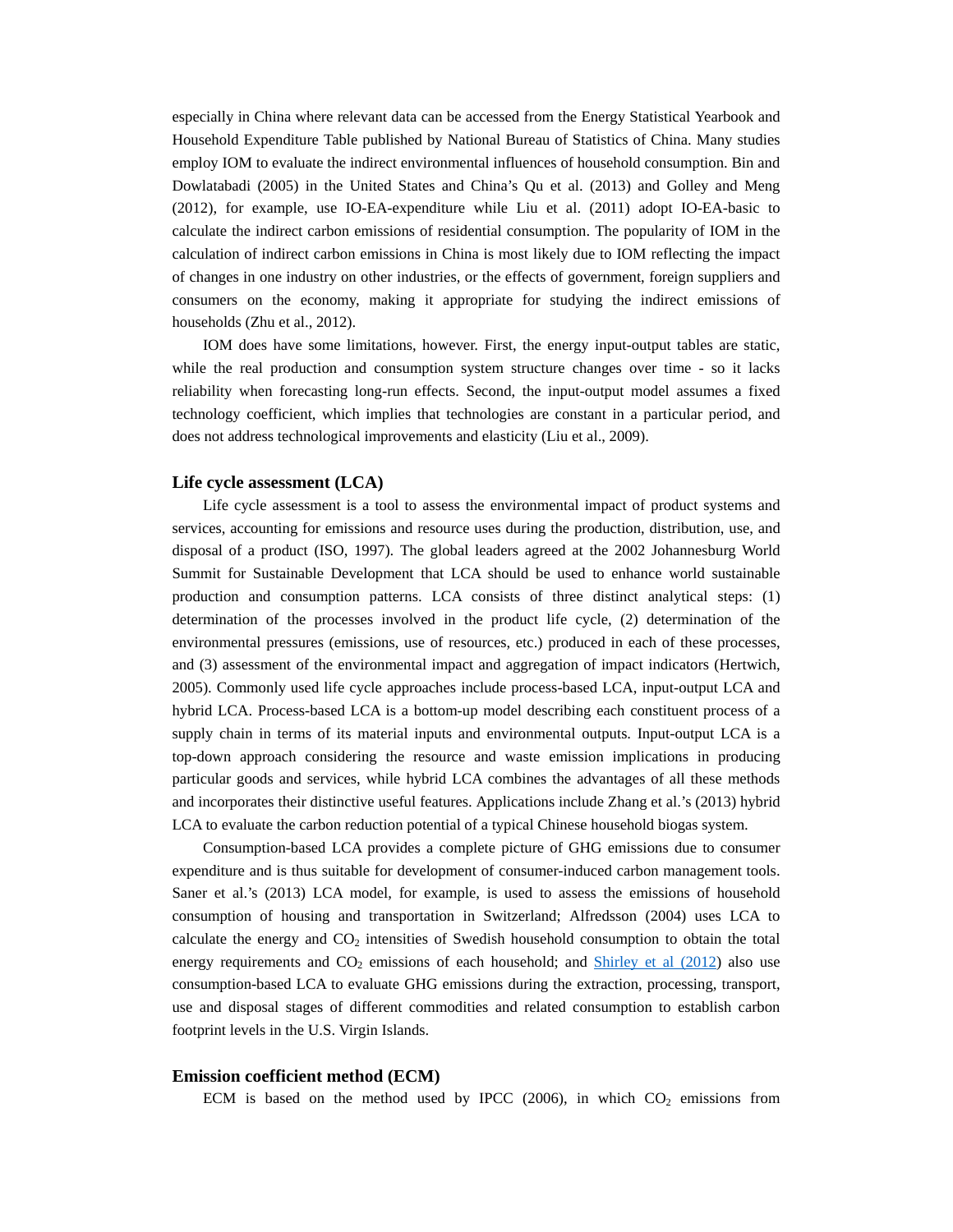commercial energy (fossil fuels) are:

$$
E_R = \sum_{i=1}^{n} EF_i \times C_i
$$
 (1)

$$
EF_i = CEF_i \times NCV_i \times OR_i \times 44/12
$$
 (2)

If  $CO<sub>2</sub>$  is emitted through ways other than fossil fuels, the emission factor can be adjusted according to the IPCC reference. However, due to diverse technologies and production conditions, it is difficult to estimate the coefficient, so the results are uncertain. This method has been adopted in such studies as Liu et al. (2012, 2013) and Kadian et al. (2007). Fan et al. (2013) comment that changes in carbon emission coefficients have an inconspicuous and yet overall negative effect on changes in residential carbon emission intensity, which partly offsets the increase in carbon intensity.

### **Consumer lifestyle approach (CLA)**

CLA was first proposed by Bin and Dowlatabadi (2005) to explore U.S. consumer-oriented energy use and related CO<sub>2</sub> emission activities. The term *Consumer* in CLA refers to the entity that purchases and uses products and services for the purpose of individual or household consumption. *Lifestyle* is a way of living that influences, and is reflected by, an individual's consumption behavior. CLA provides an integrated assessment framework that explicitly acknowledges the interacting factors that influence consumers, namely, external environmental variables, individual determinants, household characteristics and consumer choices and consequences.

CLA combines ECM and IOM to calculate all carbon emissions and ECM is used to assess direct carbon emissions, while IOM is employed to evaluate indirect carbon emissions. As Table 1 indicates, this method is used by Wei et al. (2007) and Wang and Yang (2014) in China and by Feng et al. (2011) in the UK.

# **Influencing factors**

There are many factors affecting household energy consumption and  $CO<sub>2</sub>$  emissions, such as socio-economic factors, household characteristics and geographic factors, all of which are identified in the combined sample of papers examined. These are summarized here in terms of household income, age, size, education level, location, gender and rebound effects.

## **Household income**

The role of household income has been widely discussed in the literature. All the studies worldwide conclude that HCEs rise with income. In Ireland, for example, direct emissions per person fall gradually as household income increases, whereas indirect emissions increase sharply with income ( $Lyons$  et al., 2012); in Spain, there is a positive relationship between average  $CO<sub>2</sub>$ emissions and household income levels for both direct and indirect emissions (Duarte et al., 2010); while Chancel's (2014) comparison of carbon emissions in France and United States households indicates that the richest 10% of the population in both countries emit around three times more direct carbon dioxide than the poorest 10%.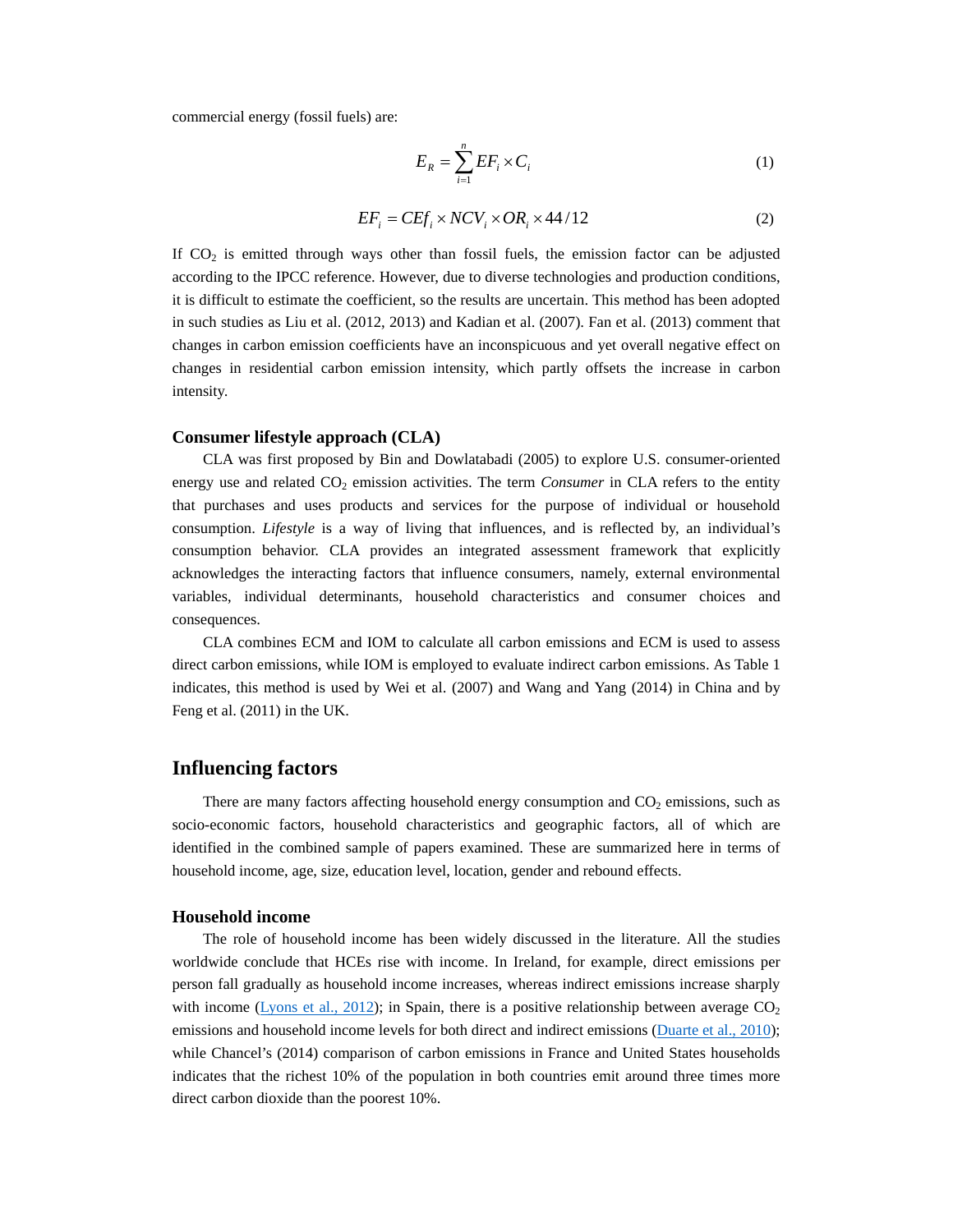Research results in China are similar, with Peters et al. (2007) structural decomposition analysis of economic input-output data showing that the increase in  $CO<sub>2</sub>$  emissions from household consumption is driven by a combination of increased urban household expenditure and urbanization for, as household income in most regions continues to rise, more money is spent on recreation activities, education, transportation, communication services, etc.; Zha et al. (2010) and Han et al.  $(2014)$  find income to have the greatest association with the rise of  $CO<sub>2</sub>$  emissions in both urban and rural areas; Liu et al.  $(2011)$  find that indirect  $CO<sub>2</sub>$  emissions per capita for households with the highest income are 6.7 times and 3.8 times higher than those of the lowest income household in urban and rural regions respectively; Fan et al.'s (2012) study of the embedded carbon footprint of urban household related activities, such as food, transportation, communication, education, recreation, health and hygiene shows that total carbon emission intensity rises when an individual's expenditure is higher than 10 000 Yuan; and, according to Golley and Meng (2012), poorer households in China are more emission intensive in their direct energy consumption because of their heavy dependence on coal, with richer households being more emission intensive in their indirect energy consumption.

Higher HCEs associated with higher income levels, therefore, seems to reflect richer households' desire for more goods and services due to their higher income. They are more likely to pursue larger houses, more luxurious vehicles, more comfortable indoor environments and recreational activities, which are all significant carbon emission sources.

#### **Age**

How the age of household members affects HCEs has been a popular topic in the literature to date. Household age composition has an impact on energy use and carbon emissions. The percentage of children in Chinese households, for example, affects HCEs significantly (Golley and Meng, 2012), with young people and children emitting more HCEs than adults Han et al. (2014). A commonly held view also is that older people are likely to generate more carbon emissions in some domains than others. For example, Chancel (2014) found French 1930-1955 cohorts to be the highest carbon emitters; older people in the U.S. and UK are be less likely to adopt carbon-saving technologies (Murray and Mills, 2011; Wrapson and Devine-Wright, 2014); and UK heating expenditure increases with the average age of household members as older people are more sensitive to indoor temperatures (Meier and Rehdanz, 2010). The results in China are similar, with the percentage of older people (age  $\geq 65$ ) positively influencing all emissions as a result of the longer time seniors spend at home (Golley and Meng, 2012). Interestingly, though, emissions begin to decline when older people reach their later years. UK household heating expenditure, for example, shows a downward trend when the average age of households reaches around 80 years (Meier and Rehdanz, 2010). In terms of overall emissions, the turning point seems to be at around 74 years for home energy use.

The income of older people, however, also tends to decline in their later years and, as already noted, the less wealthy create less HCEs – suggesting that it might be income instead of age that is responsible for the declining HCE generation among the elderly. For example, the employed in China emit more than persons who are unemployed or retired (Han et al., 2014) and Chancel's (2014) study found no similar French cohort 1930-1955 effect in the United States, possibly due to the income inequalities of different generations in the United States being weaker than in France. There seems to have been little effort made to date to disentangle these effects in the U.S.,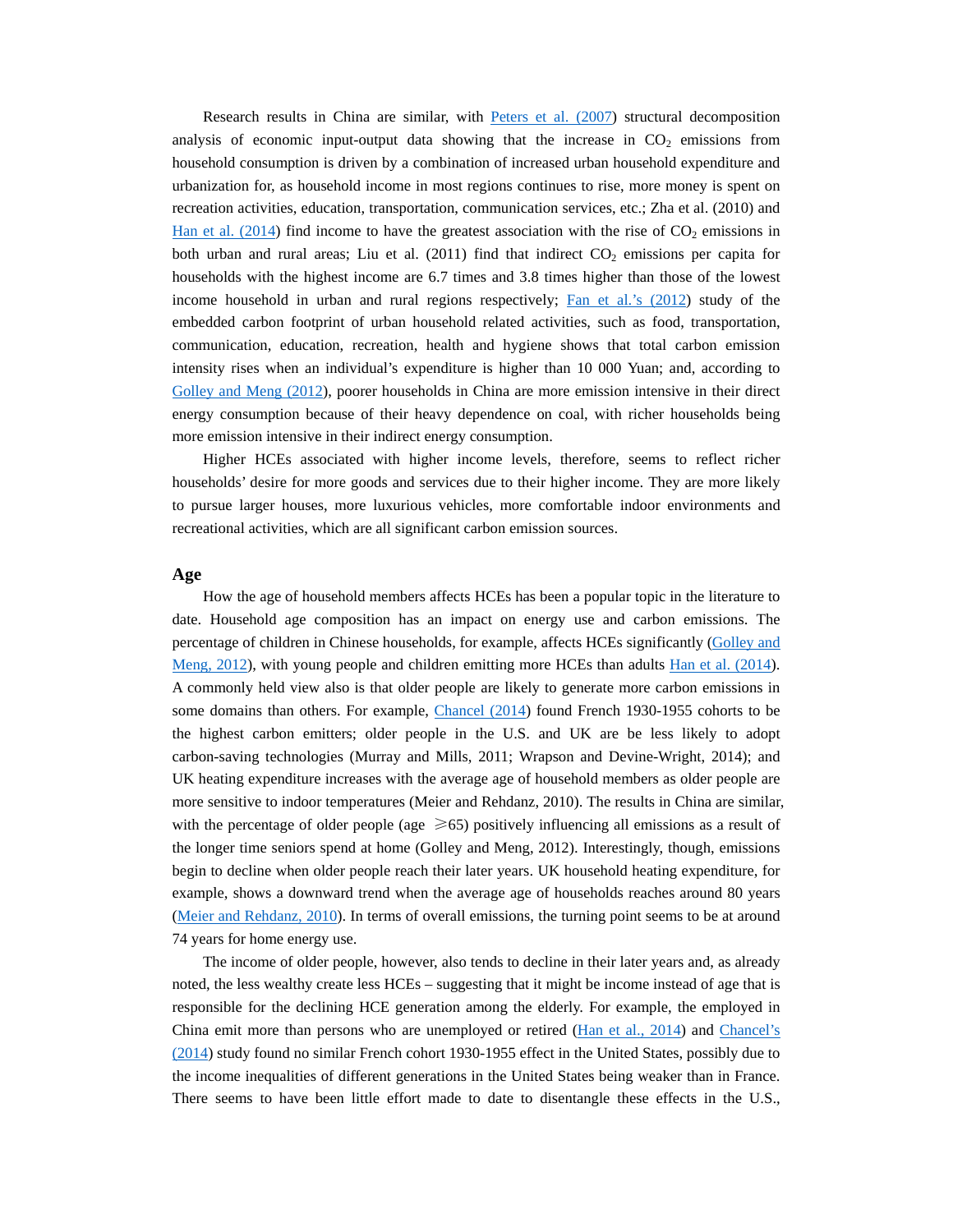households in different age groups simply having been linked with different income and consumption patterns, and that these differences have implications for carbon emissions, both directly and indirectly (Dalton et al.'s (2008). Research in the UK is more conclusive, with Büchs and Schnepf (2013) finding households with a relatively high percentage of older people have higher direct and indirect  $CO<sub>2</sub>$  emissions, after controlling for income.

## **Household size**

Household size has been shown to influence household carbon footprints (Jones and Kammen, 2014) and is an important contributor to larger consumption-related carbon footprints in suburbs of the U.S. (Jones and Kammen (2014). Meier and Rehdanz's (2010) study of the factors affecting residential heating expenditure in the UK, also shows that heating expenditure increases with household size and the number of children in a household. The number of rooms occupied rises with household size, which may explain why heating expenditure is higher for larger households. Emissions per capita, however, decrease with family size. Lyons et al.'s (2012) calculations of the direct and indirect carbon emissions of households in Ireland, for example, reveal that although one and two person households emit roughly the same amount of methane per person indirectly, a one-person household emits more directly than any other household size, indicating per capita direct emissions to be generally lower for larger households. Studies in China confirm this, with larger households also having less indirect emissions (Qu et al., 2013).

However, household size is not the most important source of HCEs, with many studies showing that household income has a relatively stronger relationship with emissions (e.g., Zha et al., 2012; Lyons et al., 2012)

#### **Education level**

Studies on the impact of the education level of household members on carbon emissions have produced differing results. Some claim a higher education level leads to higher emissions, while others believe more schooling is helpful in reducing household-based pollutants. Golley and Meng (2012), for example, suggest that more educated households in China are more aware of the adverse consequences (health and environmental) of direct energy consumption, especially in the use of coal, and are therefore more likely to adopt improved direct energy consumption patterns, contributing to low carbon practices. Dai et al.'s (2012) study also reveals that China's "education level influences consumption attitudes and spending habits". However, Büchs and Schnepf (2013) believe that UK education is positively related to transport, indirect and total  $CO<sub>2</sub>$  emissions, suggesting that higher education alone is unlikely to account for HCEs as more the educated tend to consume and travel more as part of their identity. Liu et al. (2013) also find higher educated households in China to have higher emission levels, possibly because households that are better educated pursue a higher living quality. They also indicate that better educated households prefer more modern and convenient energy sources to traditional biomass, resulting in more HCEs. A similar situation exists in the U.S., where carbon dioxide emissions from electricity use and home heating rise with education (Lee and Lee, 2014). As Han et al. (2014) point out, what is really needed in education to bring about significant changes in consumption behavior is a greater emphasis on environmental philosophy.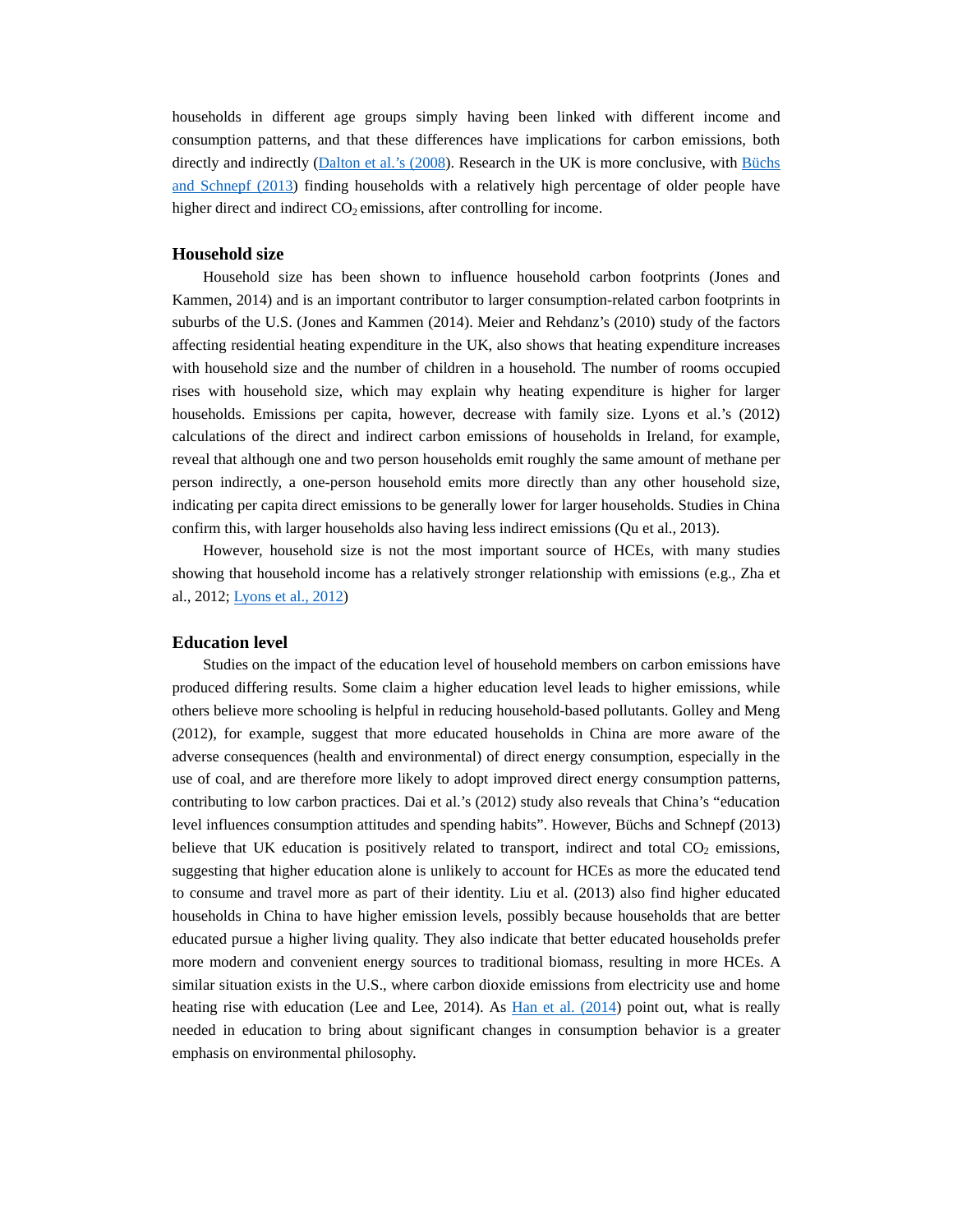## **Household location**

Location is an extremely important factor affecting household energy use and associated HCEs in the UK (Druckman and Jackson, 2008), as many studies find different segments of people have differing consumption patterns based on their socio-economic characteristics. Research in the U.S. also shows the size and composition of HCEs to be significantly different between and within geographic regions due to basic demographic characteristics, with "households in some locations contributing far more emissions than others" (Jones and Kammen, 2014). The average carbon footprint per capita in the U.S. Virgin Islands, for example, is roughly 35% less than the average U.S. value (Shirley et al., 2012). This is because "regions may have different energy-saving characteristics or propensities to purchase Energy Star appliances", with California, New York and New England regions, for example, having a higher tendency to buy Energy Star labeled appliances (Murray and Mills, 2011).

Studies in China also indicate regional differences. For example, Feng et al.'s (2011) analysis of household energy use and HCEs in different regions in China indicates that energy consumption structures and related  $CO<sub>2</sub>$  emissions have regional differences that are mainly reflected in the amount of energy consumed. Qu et al. (2013) also observe noticeable differences in HCEs between regions in China, with highest HCE values being over 68 times more than the lowest emission values. Being a socially diverse nation, significant differences also exist between China's rural and urban regions in many respects, including household energy consumption (Wei et al., 2007). Recent work by Wang and Yang (2014), for example, in analyzing the impact of indirect energy consumption on the energy ecological footprint (EEF) in China based on the Consumer Lifestyle Approach and Net Primary Productivity, shows that EEF of indirect energy use is rising for urban residents but declining for rural residents.

Although most studies of the association between geographic location and HCEs focus on China and the United States, there are many other nations or regions where there are regional inequalities in the world such as Russia (Fedorov, 2002), India (Das et al., 2010) and Brazil (Santos et al., 2013). In Ireland, for example, urban households have been found to emit more per capita by indirect means than that emitted by rural households, with this pattern being reversed with direct emissions (Lyons et al., 2012).

### **Gender**

Gender is a factor influencing indoor energy consumption (Streimikiene and Volochovic, 2011). Studies in the UK, for example, have found female-headed households to have higher direct  $CO<sub>2</sub>$  emissions than male headed households (DEFRA, 2008), emit higher home emissions, indirect and total  $CO<sub>2</sub>$  emissions and lower transport emissions (Büchs and Schnepf, 2013). According to Druckman et al. (2012), this is because UK women generally spend more time at home while men spend more time at work outside the home. Men, on the other hand, generate more leisure and recreation activities-based carbon than women do: the proportion of carbon footprint allocated to leisure being 26% and 22% for men and women respectively. Murray and Mills (2011), on the other hand, believe that gender does not significantly affect awareness of the U.S. Energy Star classification, although males are more likely than females to be conscious of appliance labels.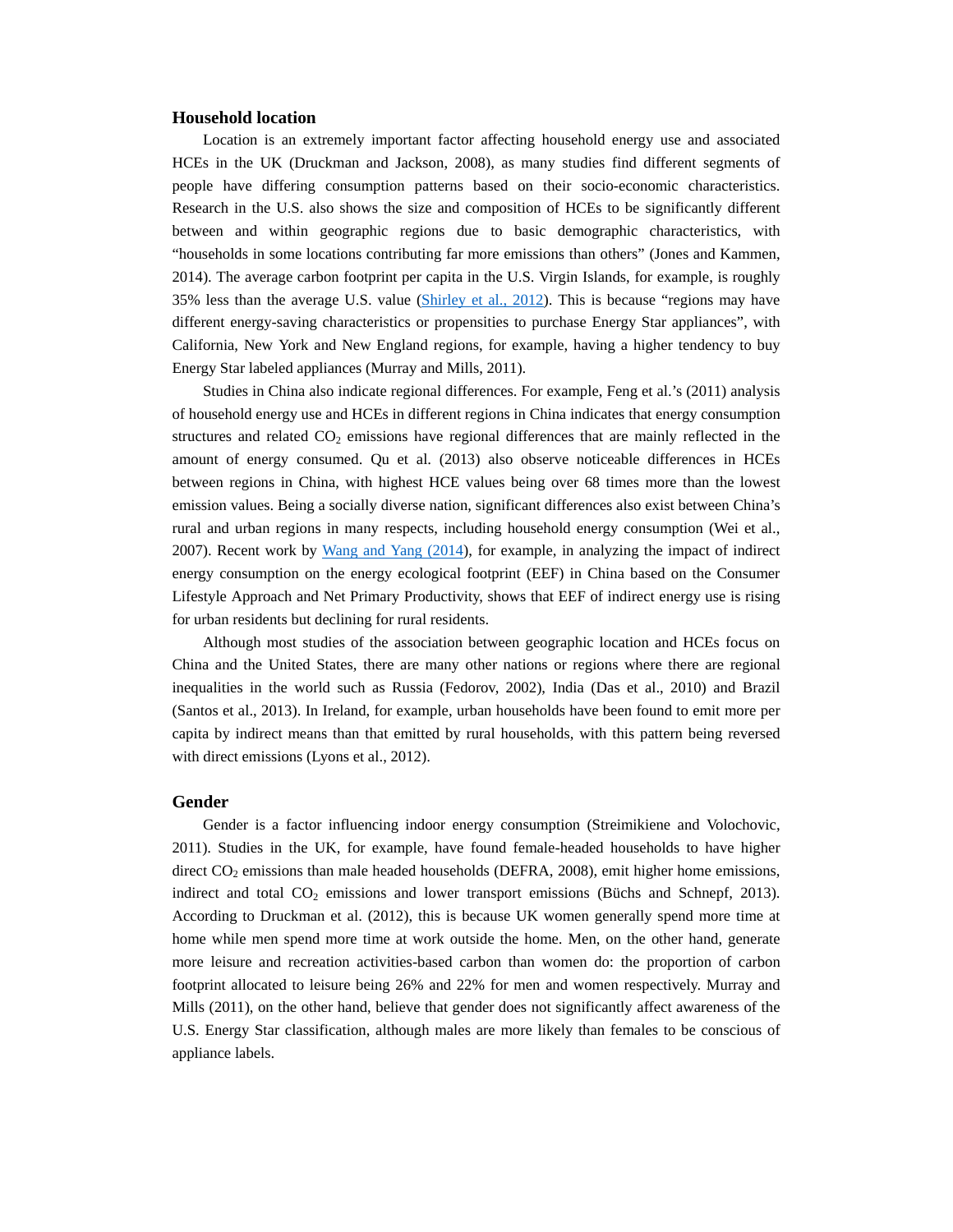## **Rebound effects**

The rebound, or take-back, effect refers to behavioral responses that tend to offset the beneficial effects of new technology or other measures taken. In terms of energy efficiency improvements, the rebound effect accounts for the gap between engineering assessments of potential energy savings (PES) after accounting for shortfall, and actual energy savings (AES) (Thomas and Azevedo, 2013).

Household energy efficiency improvements, therefore, can bring about rebound effects that make practical energy and emissions savings less than anticipated. For households, these are divided into direct and indirect rebound effects. Direct rebound effects are generated by rising consumption of the, now cheaper, energy services such car travel, heating or lighting, whilst indirect rebound effects stem from increased expenditure on other goods and services (e.g., leisure and clothing) that also involve energy and GHG emissions (Chitnis et al., 2013). These effects may lead to *increased* overall energy consumption in the long term - a phenomenon known as "backfire" (Brookes, 2000; Saunders, 1992).

Several estimates have been made of these effects involved in household energy efficiency improvements. Druckman et al. (2011), for example, estimate the rebound effects for the combined three carbon reduction behaviors to be around 34% in the UK, with re-spending on low carbon-intensive goods and services reducing this to around 12%, while re-spending on high carbon-intensive goods and services results in backfire; Chitnis et al's (2013) estimates of the rebound effects of 7 energy efficient measures in UK households range from 5% to 15% and mostly derive from indirect effects; while Thomas and Azevedo (2013) also estimate an indirect rebound of 5-15% in primary energy and  $CO<sub>2</sub>$  emissions for U.S. households.

## **Mitigation measures**

Since the realization that they significantly contribute to GHG emissions, households have been targeted in the search for appropriate carbon reduction measures (Streimikiene and Volochovic, 2011). As energy users, central government and energy suppliers are the main actors in the development of emission reduction policies (Parag and Darby, 2009) and their combined efforts are needed to achieve global carbon reduction goals. In China, it is believed that reductions in rural  $CO<sub>2</sub>$  emissions can be achieved from both the demand and supply sides (Liu et al., 2013). From the demand side, the adoption of more efficient technologies and green energy sources for space heating have a considerable potential for achieving low carbon households in older regions. From the supply side, in contrast, domestic  $CO<sub>2</sub>$  emissions can be effectively reduced by making renewable and green energy sources and technologies available to householders. Measures for carbon abatement have been proposed at the policy, technology and consumer levels as follows.

### **Policy level**

### *City planning*

The impact of urban form on GHG emissions in the household sector has been recognized in many studies. Lee and Lee (2014), for example, note the mitigating effects of compact and transit friendly cities in the United States, while Saner et al. (2013) consider the emissions of household consumption of housing and transportation (excluding air travel) in Switzerland, revealing a 4.30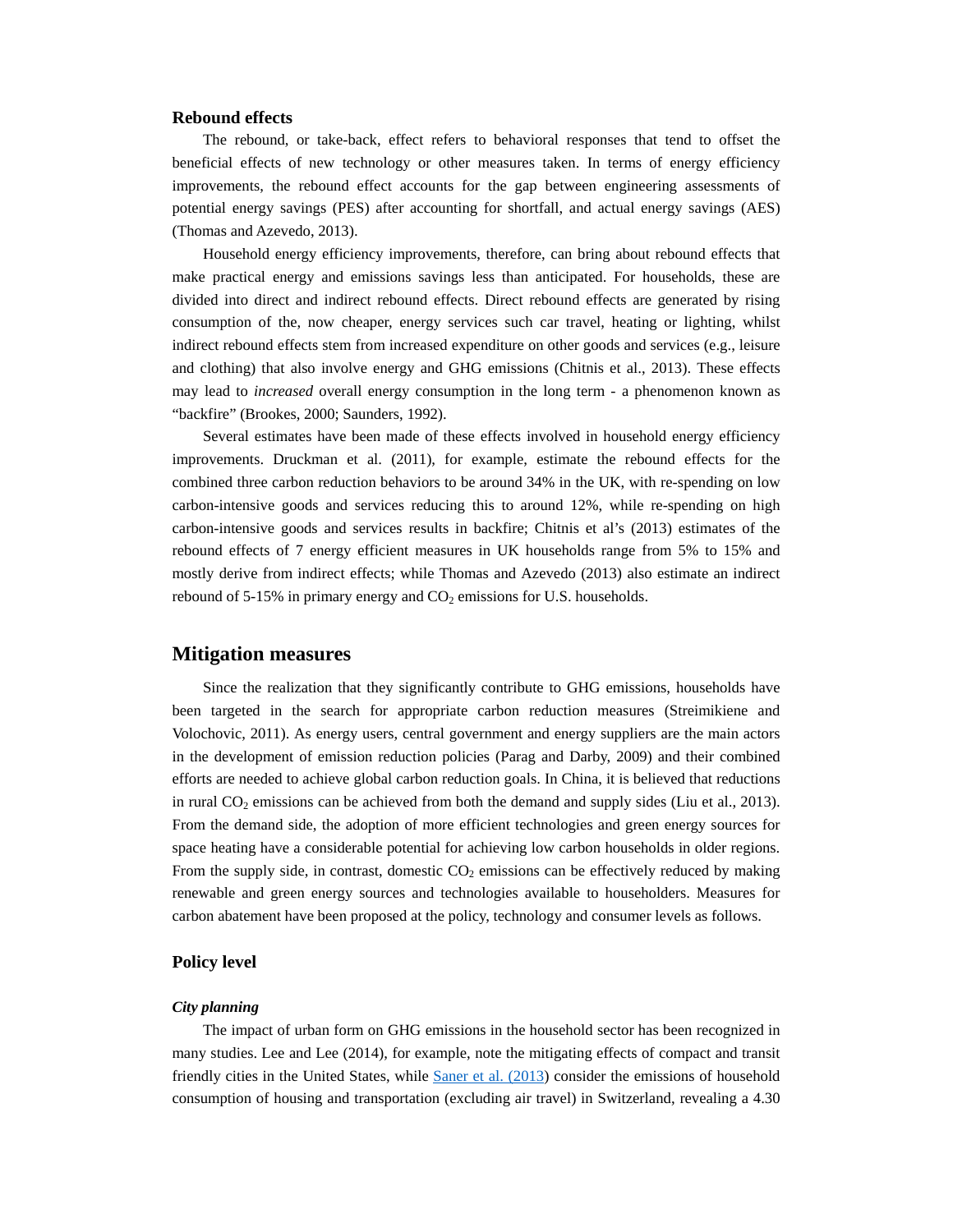tonnes  $CO<sub>2</sub>$  emission equivalent per person per year. In China, Dai et al. (2012) point to the need for more careful design of Chinese city layouts to reduce unnecessary transport service demand; Qin and Han's (2013) studies confirm that higher building density, mixed land-use patterns, proximity to public transport and jobs-housing balance are important HCE reducing planning parameters; while Ye et al (2013), after eliminating socio-economic factors, find HCEs are reduced by green spaces and water bodies – a result that needs to be taken into account in urban planning, especially in coastal cities. In general, therefore, the emphasis is on reducing the use of transport (and hence emissions caused by transport) by better planning, while providing increased green and water spaces.

#### *Environmental protection policies*

The barriers to reducing HCEs are typically the investment (and sometimes maintenance and operation) costs involved and lack of interest or information ( $\frac{\text{Hamamoto}}{\text{Hamamoto}}$ ). The main policies exercised by governments for environmental protection to overcome these barriers are interventions in the form of financial incentives and disincentives, mandatory standards and the provision of guidance information. Financial incentives can take the form of loans and tax credits. Zhao et al. (2012), for example, find high investment costs to be the major factor hindering Chinese homeowners' selection of energy-efficient and renewable energy (EERE) products, and that tax credits are much more attractive than interest-free loans, indicating that reasonable tax credits should be provided to encourage residents to buy EERE products.

Financial disincentives can be provided by increasing the cost of emissions. Hamamoto (2013), for example, suggests that a high carbon price is needed in order to incentivize consumers to adopt energy-consuming durable products that can reduce  $CO<sub>2</sub>$  emissions in Japan. Liu et al. (2011), on the other hand, believe the government should implement environmental policies involving the imposition of a HCE tax by which carbon-intensive commodities bear high levies. Similarly, Feng et al. (2010), investigate the distributional effects of climate change taxes imposed on Chinese households with different income and lifestyles, indicating that housing-related carbon emissions constitute the largest proportion of  $CO<sub>2</sub>$  tax payments for low income groups and that the government should provide compensation for the losses involved. They also compare the effects of a multiple GHG tax and a  $CO<sub>2</sub>$  tax in the UK in terms of the cost efficiency and distributional effects, and find a multi GHG tax to be more efficient than a  $CO<sub>2</sub>$  tax. In this way, therefore, the high investment costs of reducing HCEs can be offset by incentives such as tax credits or marginalized by increased carbon prices and other interventions.

For mandatory standards, Kadian et al. (2007), for example, compare India's energy-related household emissions and energy conservation (EC) in different scenarios, with various energy conservation technologies, policies for emission reduction and the replacement of energy-intensive appliances by efficient and less energy-intensive technologies. Similarly, Boardman (2004) explores new directions for household energy efficiency in the UK, proposing that the combined efforts of manufacturers and consumers are needed and policies should encourage manufacturers to produce more efficient products and provide motivational feedback to consumers. Niemeier et al. (2008), on the other hand, argue that a downstream GHG cap and trade program is needed to provide opportunities to engage households in California in GHG reduction. They propose a household carbon trading system with four major components: a state allocation to households, household-to-household trading, households to utility company credit transfers, and utility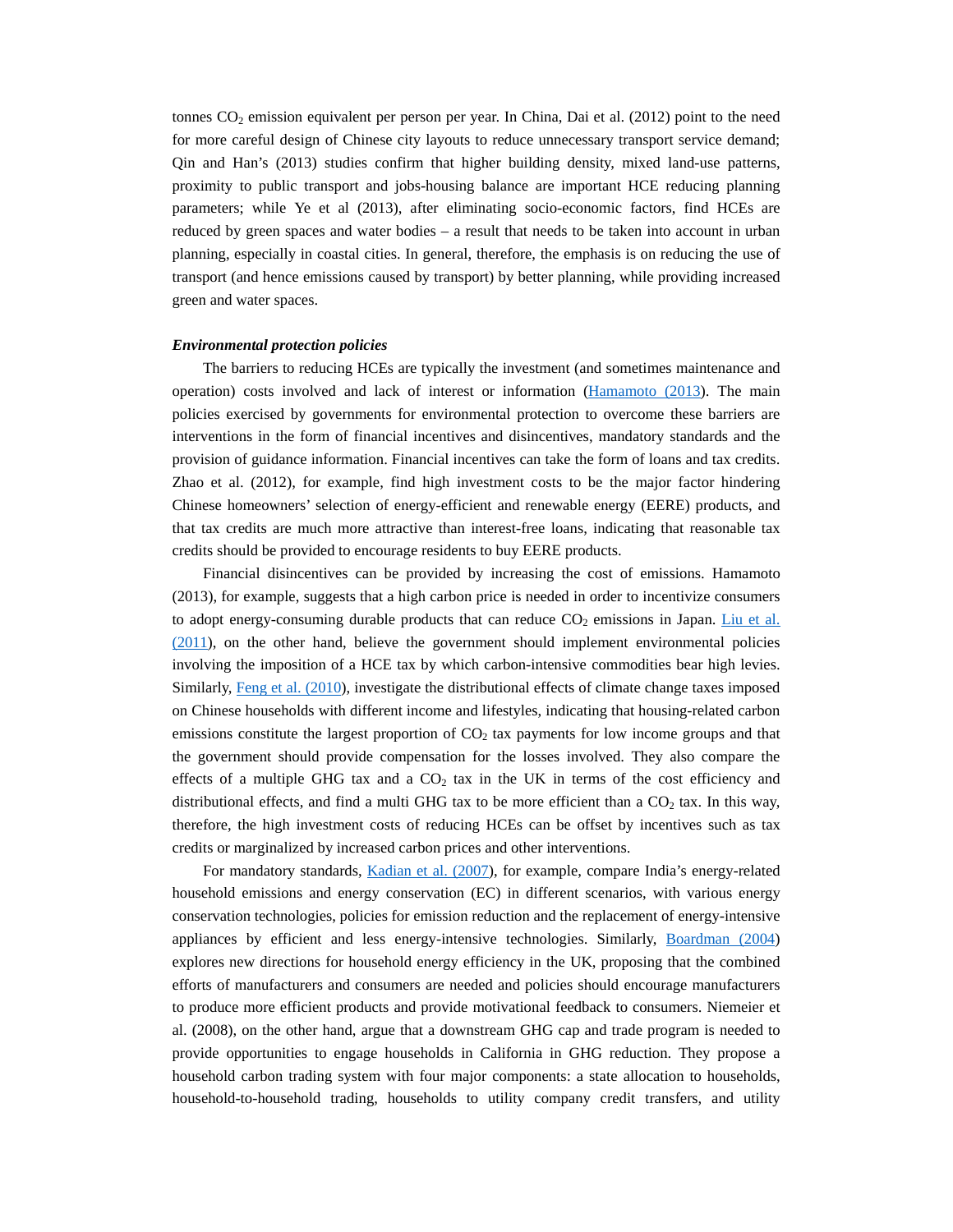companies to government credit transfers. This system is considered more equitable than an upstream cap and trade system and carbon taxes.

Government provision of guidance has been shown to be beneficial to householders, especially those of higher income levels, on changing their consumption to less carbon-intensive products and services (Liu et al., 2011). In addition to information such as standards, costs, incentives and payback periods the government may implement environmental policies such as green labeling (Liu et al., 2011). Yet another approach is typified by the UK home energy visit program which, according to Revell's (2014) analysis has seen an average 3% reduction in annual household emissions, the greatest carbon savings being as consequence of installing easy energy saving measures.

#### **Technology level**

The importance of technological changes in reducing the carbon footprint is emphasized. Since emissions from heating accounts for a large proportion of total emissions in colder climates, low carbon thermal technologies such as biomass, heat pumps and solar technologies provide consumers with significant green alternatives. Monahan and Powell's (2011) comparison of four different energy typologies, found that UK households with active solar technologies (thermal and photovoltaic) provide most benefits in terms of both energy demand and  $CO<sub>2</sub>$  emissions, while ground source heat pumps provide the highest annual primary energy demand and carbon emissions. India is also promoting the adoption of solar home systems (SHS) to meet household lighting requirements and help abate GHG emissions (Chaurey and Kandpal, 2009).

Zhang et al. (2013), on the other hand, propose the stable running and maintenance of household biogas systems as an effective method of carbon reduction in China, indicating the need to be used for at least 1.8 years in order to make the required reduction savings offset-related  $CO<sub>2</sub>$ emissions in the life cycle. Biogas has also been shown to be very effective in China by Dhingra et al.'s (2011) in finding that biogas households have 54% lower GHG emissions than non-biogas households.

The indications are, therefore, that solar and biogas technologies have the most potential for GHG reduction. However, as Druckman et al. (2012) point out, technology alone is unlikely to meet climate change objectives in countries such as the UK, as behavioral change is also an essential requirement.

#### **Consumer level**

Changing consumer behavior in both the composition and volume of products and services consumed is generally regarded as an option for reducing GHG emissions (UNEP, 1995). Since expanding lifestyles are significant factors in driving UK HCEs, shifting consumption to lower GHG intensive categories is important (Druckman et al., 2011). Druckman and Jackson (2010), for example, describe a Reduced Consumption Scenario in the UK, assuming that a 'minimum income standard' can help households achieve a decent life, and show that 37% of average household GHG emissions in the UK could be reduced if such a scenario was implemented.

In China,Wei et al. (2007) suggest that people should transform from luxurious to more frugal consumption activities, such as in less use of air conditioning, purchasing low gasoline consumption and emission cars, and using more energy conserving and environmentally friendly home appliances. Dai et al.'s (2012) studies also indicate that low carbon consumption can save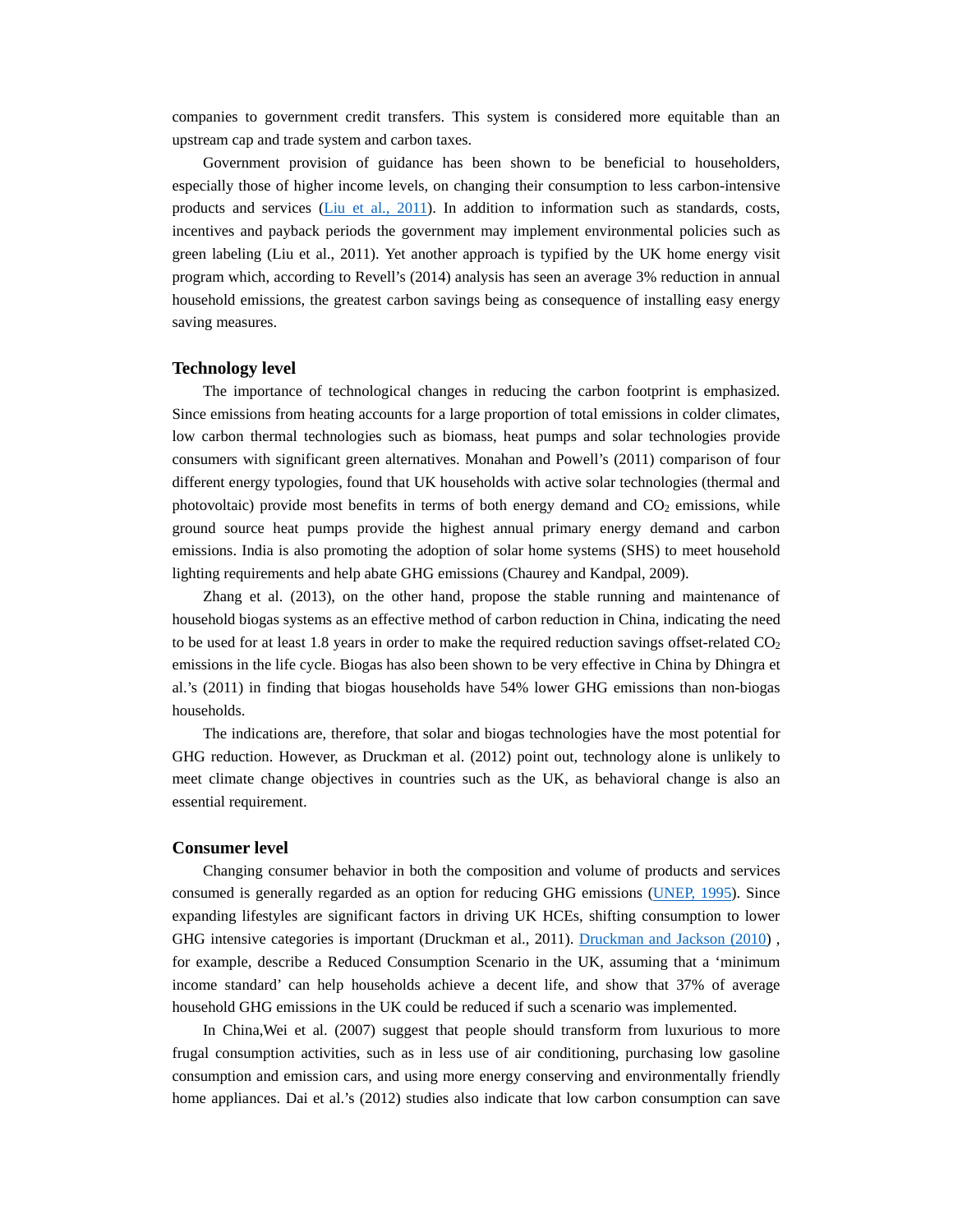large quantities of energy and  $CO<sub>2</sub>$  emissions in China, advise people to adopt low-carbon consumption patterns, such as reusing and recycling cloths and furnishings and using vehicles that use renewable energy, in order to save both direct and indirect energy. Moreover, as per capita emissions decrease with household size, it seems that large and extended Chinese families living together may offer a promising way for saving energy and reducing  $CO<sub>2</sub>$  emissions (Qu et al., 2013). For the individual, therefore, it is clear that some inconvenience is inevitable. As the population in many countries continues to increase in wealth, there needs to be a concomitant increase in environmental responsibility. It is in countries such as China, where this increase in wealth is developing most rapidly, that people are having the greatest difficulty in adjusting their life aspirations from one of ensuring the survival of the family unit to one entailing a broader environmentally responsible

In summary, to effectively reduce HCEs requires the integrated efforts of the government, households and manufacturers with each assuming their environmental responsibilities. The government's leading role is emphasized in reducing HCEs by issuing corresponding policies and regulations, as well as offering information, incentives and interventions to encourage the use of green products. Households are instrumental in adopting a low-carbon living pattern in sympathy with the needs of the environment, while technological changes also play an important role by providing green technologies and equipment.

# **Limitations and further research directions**

- Data reliability is essential in the quantification of carbon emissions. However, obtaining detailed and accurate data in practice is problematic, especially in developing countries. In China, the energy data provided by Chinese national statistics is believed to be under-reporting coal consumption, and economic data is also questioned by several authors (e.g., Peters et al., 2007). This clearly affects the accuracy of the results. Due to the lack of authorized up-to-date datasets for the UK Environmental Input-Output model, all the years after 1995 have to be modelled using the 1995 Leontief Inverse and Imports Use Matrices (Druckman and Jackson, 2009), which may have a considerable impact on extant results. These existing data shortcomings need to be improved in the future.
- As can be seen in Table 1, previous studies of HCEs are largely restricted to China, the United Kingdom and the United States while HCEs in other countries or regions have received little or no attention to date. Admittedly, these three countries are large emitters of carbon emissions, accounting for 28%, 16% and 2% of gross emissions respectively all over the world and research into these countries can provide useful suggestions for global carbon reduction. However, other regions constitute almost half the total carbon emissions, and therefore attention in these areas is also needed.
- Existing research often analyzes the indirect carbon emissions of households using the input-output model. However, the data and results cannot provide a comprehensive explanation in terms of household lifestyles. Indirect emission sources are major contributors to pollution for most emissions (Lyons et al., 2012). Further research is needed to adopt hybrid methods to investigate indirect carbon emissions in order to obtain detailed information concerning the description of household consumption activities.
- The significant impact of rebound effects on household emission reductions has been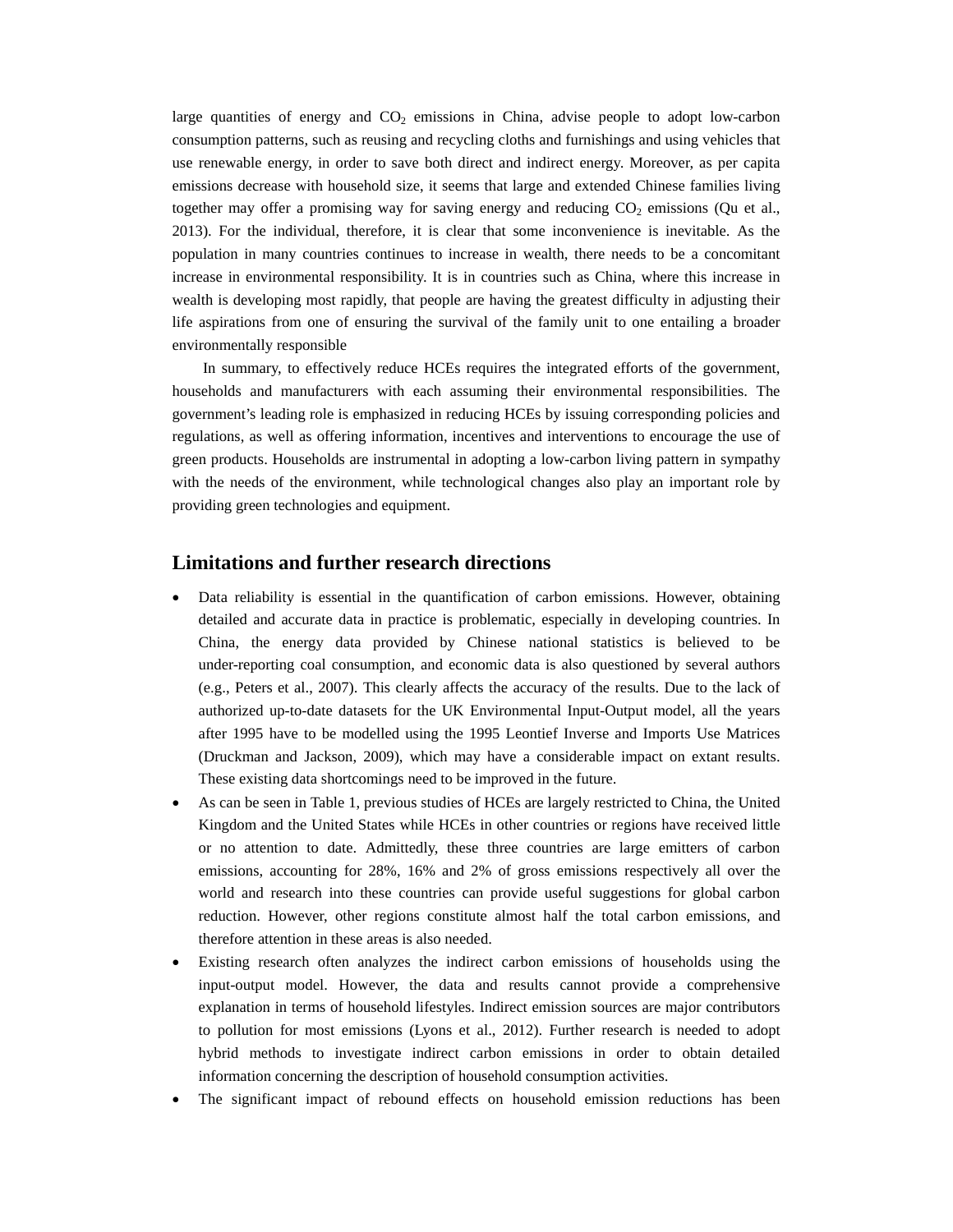identified in several papers. However, the current understanding of rebound effects is still very limited and an analysis is needed of a wider scope rather than simply limited to several actions or countries. In addition, rebound effects have significant implications in the design of carbon reduction measures, and are in need of further development.

 Consumers are an important target group for reducing household-induced carbon emissions, and various policies are trying to raise the public awareness of environmental protection. However, the extent to which people are willing to reduce HCEs is still unknown. Further studies are needed to explore people's tendency to reduce HCEs, from which corresponding policies can be developed.

# **Conclusions**

As household  $CO<sub>2</sub>$  emissions keep increasing, and climate change becomes increasingly serious, more forceful measures are needed to diminish the environmental burden involved and various countries across the globe have set ambitious targets in order to reduce their emissions. However, although energy efficiency has improved, total emissions are still increasing. Family households, as important GHG emitters, are receiving widespread attention, as they have a huge potential to reduce consumption-induced carbon emissions. This critical review can help interested scholars, and especially new researchers, gain an in-depth understanding of the field, and is of value for exploring new research topics concerning the role of HCEs in GHG emissions worldwide.

The review summarizes current work relating to HCEs in terms of the most commonly used quantification methodologies, factors that influence HCEs and the various mitigation measures proposed to date. Of the quantification methodologies, the four main ones are the input-output model (IOM), life cycle assessment (LCA), emission coefficient method (ECM) and consumer lifestyle approach (CLA). Each has its own different attributes, with. IOM, for example, providing a standard method of analysis that can be updated or applied to different populations in a uniform manner and easily combined with other methods, but lacks reliability when forecasting long-run effects and assuming a fixed technology coefficient that is unable to reflect technological improvements and elasticity. LCA, on the other hand, reflects the effects of the entire life cycle but is data intensive and time consuming; while ECM has an easy calculation process but entails a coefficient that is difficult to assess. In contrast, CLA considers the interacting factors that influence consumers by combining the advantages of IOM and ECM but is complicated to apply.

The main factors influencing HCEs are household income, household size, age, education level, location, gender and rebound effects. Of these the most important in household income, as this has a considerable effect on spending on such household related activities as food, transportation, communication, education, recreation, health and hygiene - reflecting richer households' desire for more goods and services due to their higher income and increased likelihood of pursuing larger houses, more luxurious vehicles, more comfortable indoor environments and recreational activities, all of which are significant carbon emission sources. The effect of age seems to be complicated, with young people and children emitting more HCEs than adults and older people less likely to adopt carbon-saving technologies but that, beyond a certain age, HCEs appear to reduce. The role of income in this pattern is unclear as yet, however, and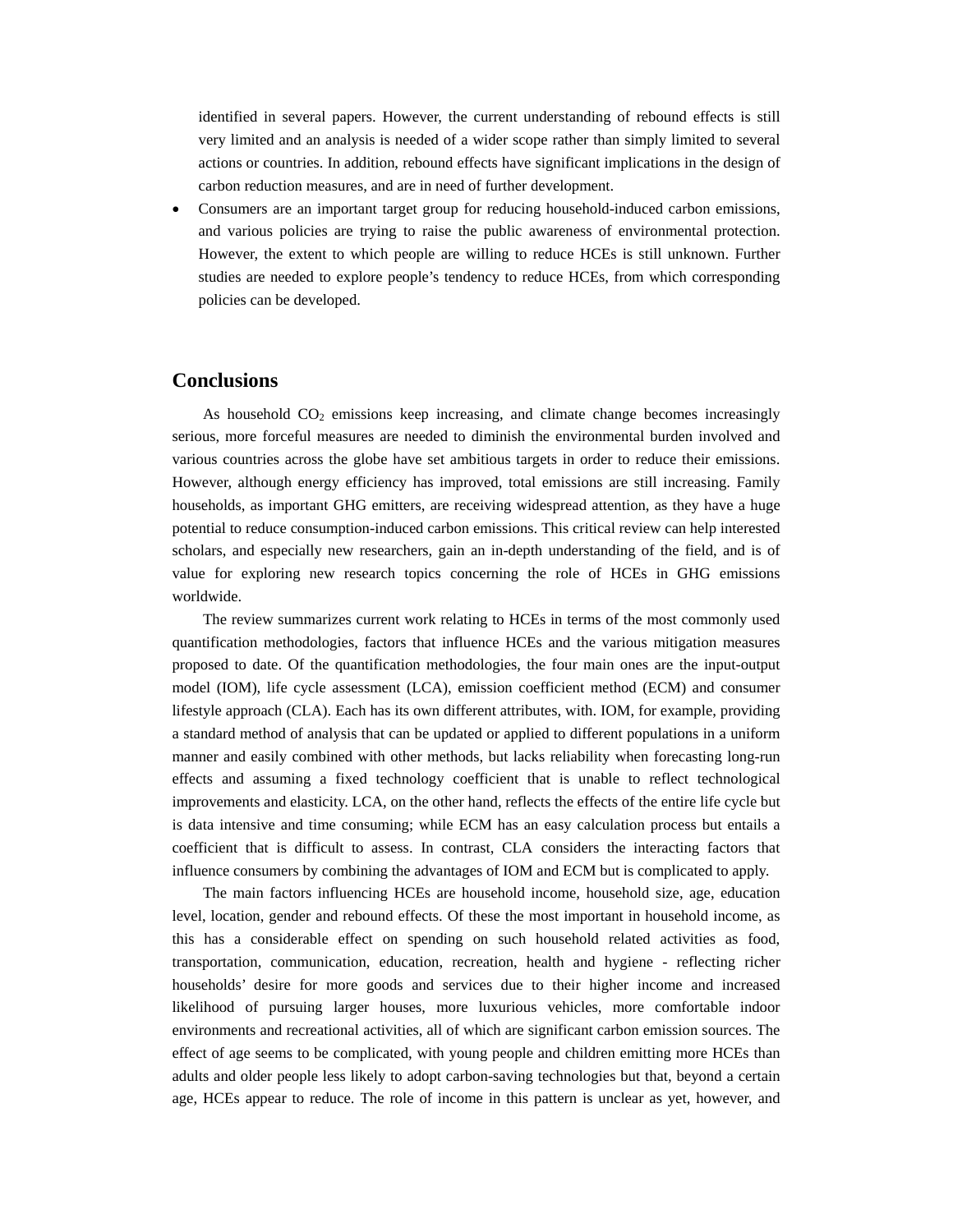seems likely to have a confounding effect with age. HCEs also increase with household size due to greater occupancy of rooms, etc., but decreases per capital, prompting the intriguing conclusion that the Chinese tradition of the extended family has positive implications in HCE reduction. The confounding effect of income also occurs with education level, as the better-educated are generally the better paid, although education with greater emphasis on environmental philosophy would seem to offer better prospects for the future. Geographical location is said to be an extremely important factor, with substantial differences between regions even in the same country due to different energy-saving characteristics or propensities to purchase energy-saving appliances. Of particular interest is that China, by far the world's largest GHG emitter, has significant differences between its rural and urban regions, the EEF of indirect energy use rising for urban residents but declining for rural residents. Finally, in the section it is noted that one of the most influential, but least studied, factors is the 'rebound effect', where improvements in money-saving energy-saving technologies, for instance, are accompanied by greater expenditure on energy-expending technologies. Estimated to be around 34% in the UK, it is clearly time for some serious research into this area.

Mitigation factors occur at the policy, technology and consumer levels, with city planning and environmental protection policies being the most salient policy issues – city planning emphasizing the need to reduce the use of transport by better planning, while providing increased green and water spaces. Environmental protection policies are perhaps the key to successful mitigation, involving government interventions in the form financial incentives (loans and tax-credits) and disincentives (tax imposition and levies) mandatory standards (e.g., on the use of energy-efficient produces, GHG caps and carbon trade programs) and the provision of guidance information on standards, costs, incentives, pay-back periods, labelling and through home visit schemes. The main technological contributions at the household level are biomass, heat pumps and solar technologies, with the latter providing most benefits in terms of both reduced energy demand and  $CO<sub>2</sub>$  emissions. Recent work on biogas, however, indicates that biogas households in China have 54% lower GHG emissions than non-biogas households – suggesting the need for further research in this area too. Finally, in this section, is another little-researched issue of householder willingness to pay for HCE reduction measures. At the present time, it appears that increased prosperity in many parts of the world, especially China, is having a counterproductive effect. As noted earlier, income is the most dominant factor affecting HCE levels and, in the absence of suitable interventions, seems set to continue indefinitely into the future.

Finally some major limitations and future directions are identified in terms of data reliability; the need for more studies outside China, the United States and the United Kingdom; and need to develop improved methods of HCE measurement.

## **Acknowledgement**

This study received financial support from the China National Natural Science Foundation (Project No: 71303203 and Project No: 71373231) and was substantially supported by the grant from City University of Hong Kong (Project No. 6000504 and Project No. 9610282 and Project No. 7200376)".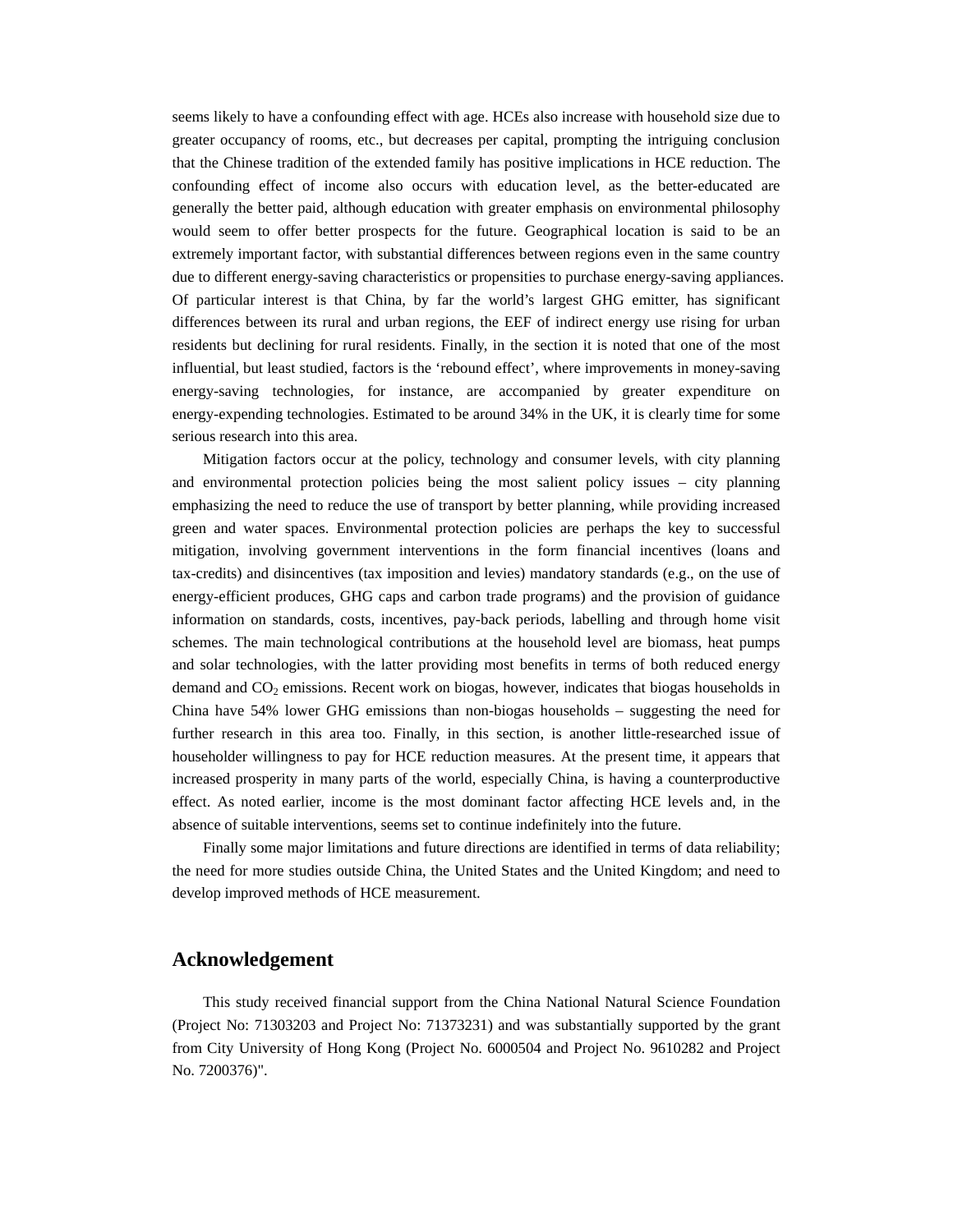# **References**

Alfredsson, E.C., 2004. "Green" consumption—no solution for climate change. Energy 29, 513-524.

- Ashina, S., Nakata, T., 2008. Energy-efficiency strategy for CO2 emissions in a residential sector in Japan. Applied Energy 85, 101-114.
- Büchs, M., Schnepf, S.V., 2013. Who emits most? Associations between socio-economic factors and UK households' home energy, transport, indirect and total CO2 emissions. Ecological Economics 90, 114-123.
- Bicknell, K.B., Ball, R.J., Cullen, R., Bigsby, H.R., 1998. New methodology for the ecological footprint with an application to the New Zealand economy. Ecological Economics 27, 149-160.
- Bin, S., Dowlatabadi, H., 2005. Consumer lifestyle approach to US energy use and the related  $CO<sub>2</sub>$ emissions. Energy Policy 33, 197-208.
- Boardman, B., 2004. New directions for household energy efficiency: evidence from the UK. Energy Policy 32, 1921-1933.
- Boxall, B., 2006. The Times/Bloomberg Poll: Bush's Grade on Environment Falls. Los Angeles Times.http://articles.latimes.com/2006/aug/04/nation/na-enviropoll4, accessed 22.12.11.
- Brand, C., Preston, J.M., 2010. '60–20emission'—The unequal distribution of greenhouse gas emissions from personal, non-business travel in the UK. Transport Policy 17, 9-19.
- Brookes, L.G., 2000. Energy efficiency fallacies revisited. Energy Policy 28, 355-366.
- Chancel, L., 2014. Are younger generations higher carbon emitters than their elders?: Inequalities, generations and CO2 emissions in France and in the USA. Ecological Economics 100, 195-207.
- Chaurey, A., Kandpal, T., 2009. Carbon abatement potential of solar home systems in India and their cost reduction due to carbon finance. Energy Policy 37, 115-125.
- Chitnis, M., Sorrell, S., Druckman, A., Firth, S.K., Jackson, T., 2013. Turning lights into flights: Estimating direct and indirect rebound effects for UK households. Energy Policy 55, 234-250.
- Dai, H., Masui, T., Matsuoka, Y., Fujimori, S., 2012. The impacts of China's household consumption expenditure patterns on energy demand and carbon emissions towards 2050. Energy Policy 50, 736-750.
- Dalton, M., O'Neill, B., Prskawetz, A., Jiang, L., Pitkin, J., 2008. Population aging and future carbon emissions in the United States. Energy Economics 30, 642-675.
- Das, A., Paul, S.K., 2014. CO2 emissions from household consumption in India between 1993–94 and 2006–07: A decomposition analysis. Energy Economics 41, 90-105.
- Das, S., Sinha, G., Mitra, T.K., 2010. Regional convergence of growth, inequality and poverty in India—An empirical study. Economic Modelling 27, 1054-1060.
- DEFRA, 2008. Distributional Impacts of Personal Carbon Trading. Department for Environment, Food and Rural Affairs, London.
- Dhingra, R., Christensen, E.R., Liu, Y., Zhong, B., Wu, C.-F., Yost, M.G., Remais, J.V., 2011. Greenhouse Gas Emission Reductions from Domestic Anaerobic Digesters Linked with Sustainable Sanitation in Rural China. Environmental Science & Technology 45, 2345-2352.
- Dias, A.C., Arroja, L., 2012. Comparison of methodologies for estimating the carbon footprint—case study of office paper. Journal of Cleaner Production 24, 30-35.
- Druckman, A., Buck, I., Hayward, B., Jackson, T., 2012. Time, gender and carbon: A study of the carbon implications of British adults' use of time. Ecological Economics 84, 153-163.
- Druckman, A., Chitnis, M., Sorrell, S., Jackson, T., 2011. Missing carbon reductions? Exploring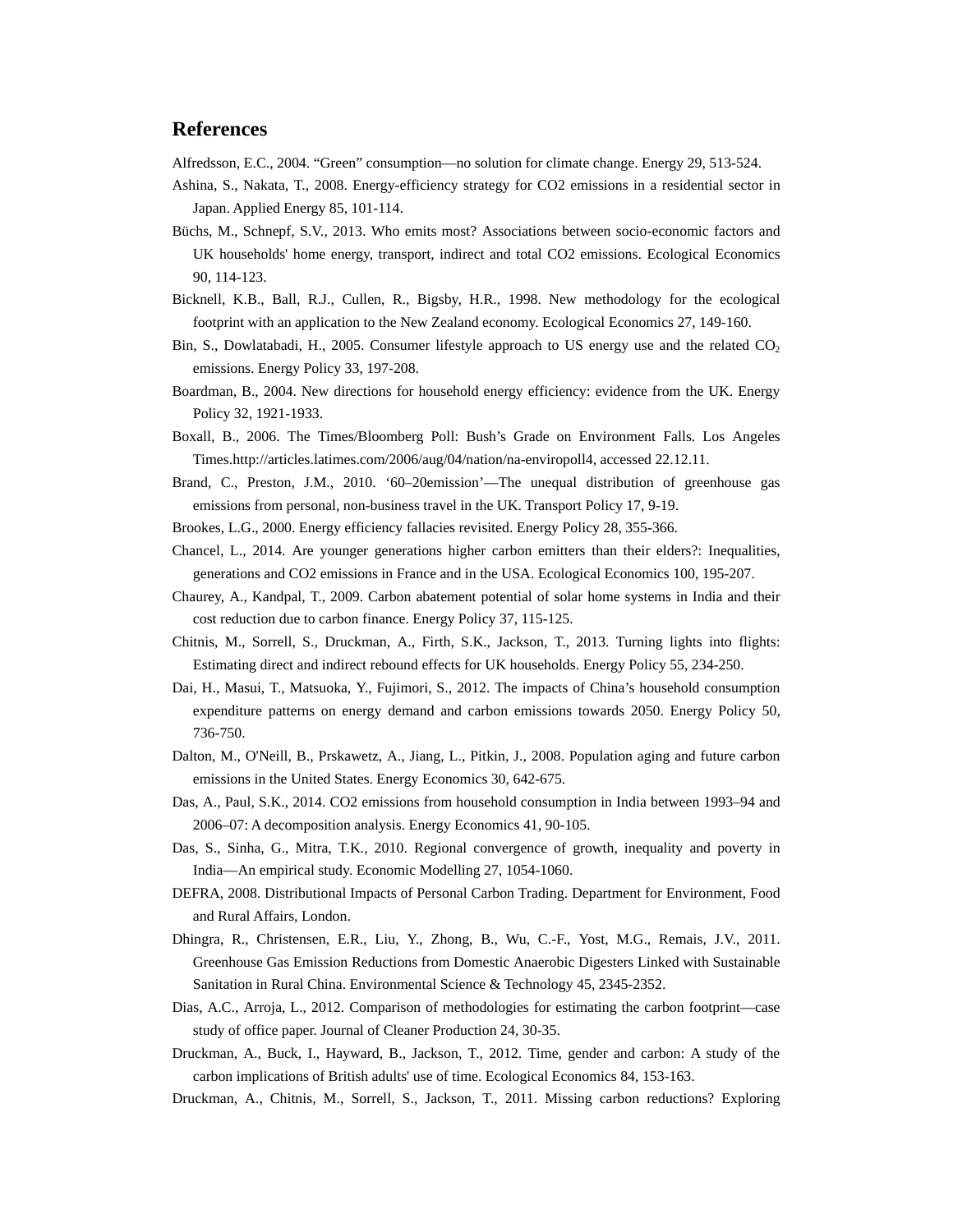rebound and backfire effects in UK households. Energy Policy 39, 3572-3581.

- Druckman, A., Jackson, T., 2008. Household energy consumption in the UK: A highly geographically and socio-economically disaggregated model. Energy Policy 36, 3177-3192.
- Druckman, A., Jackson, T., 2009. The carbon footprint of UK households 1990–2004: a socio-economically disaggregated, quasi-multi-regional input–output model. Ecological Economics 68, 2066-2077.
- Druckman, A., Jackson, T., 2010. The bare necessities: How much household carbon do we really need? Ecological Economics 69, 1794-1804.
- Duarte, R., Mainar, A., Sánchez-Chóliz, J., 2010. The impact of household consumption patterns on emissions in Spain. Energy Economics 32, 176-185.
- Fan, J.-L., Liao, H., Liang, Q.-M., Tatano, H., Liu, C.-F., Wei, Y.-M., 2013. Residential carbon emission evolutions in urban–rural divided China: An end-use and behavior analysis. Applied Energy 101, 323-332.
- Fan, J., Guo, X., Marinova, D., Wu, Y., Zhao, D., 2012. Embedded carbon footprint of Chinese urban households: structure and changes. Journal of Cleaner Production 33, 50-59.
- Fedorov, L., 2002. Regional Inequality and Regional Polarization in Russia, 1990–99. World Development 30, 443-456.
- Feng, K., Hubacek, K., Guan, D., Contestabile, M., Minx, J., Barrett, J., 2010. Distributional effects of climate change taxation: the case of the UK. Environmental Science & Technology 44, 3670-3676.
- Feng, Z.-H., Zou, L.-L., Wei, Y.-M., 2011. The impact of household consumption on energy use and CO2 emissions in China. Energy 36, 656-670.
- Flanagan, R., Lu, W., Shen, L., Jewell, C., 2007. Competitiveness in construction: a critical review of research. Construction Management and Economics 25, 989-1000.
- Geyer-Allely, E., Zacarias-Farah, A., 2003. Policies and instruments for promoting sustainable household consumption. Journal of Cleaner Production 11, 923-926.
- Golley, J., Meng, X., 2012. Income inequality and carbon dioxide emissions: The case of Chinese urban households. Energy Economics 34, 1864-1872.
- Hamamoto, M., 2013. Energy-saving behavior and marginal abatement cost for household CO2 emissions. Energy Policy 63, 809-813.
- Han, L., Xu, X., Han, L., 2014. Applying quantile regression and Shapley decomposition to analyzing the determinants of household embedded carbon emissions: evidence from urban China. Journal of Cleaner Production.
- Hawkins, T.R., Dente, S.M.R., 2010. Greenhouse gas emissions driven by the transportation of goods associated with French consumption. Environmental Science & Technology 44, 8656-8664.
- Hertwich, E.G., 2005. Life cycle approaches to sustainable consumption: a critical review. Environmental Science & Technology 39, 4673-4684.
- Hertwich, E.G., Roux, C., 2011. Greenhouse Gas Emissions from the Consumption of Electric and Electronic Equipment by Norwegian Households. Environmental Science & Technology 45, 8190– 8196.
- HM Government, 2008. Climate Change Act 2008. The Stationery Office Limited, London, UK.
- IPCC, 2001. Intergovernmental Panel on Climate Change (IPCC), Climate change 2001, Mitigation, Third Assessment Report, Intergovernmental Panel on Climate Change.
- IPCC, 2006. IPCC Guidelines for National Greenhouse Gas Inventories. In: Eggleston, H.S., Buendia, L., Miwa, K., Ngara, T. and Tanabe, K. (Eds.), Prepared by the National Greenhouse Gas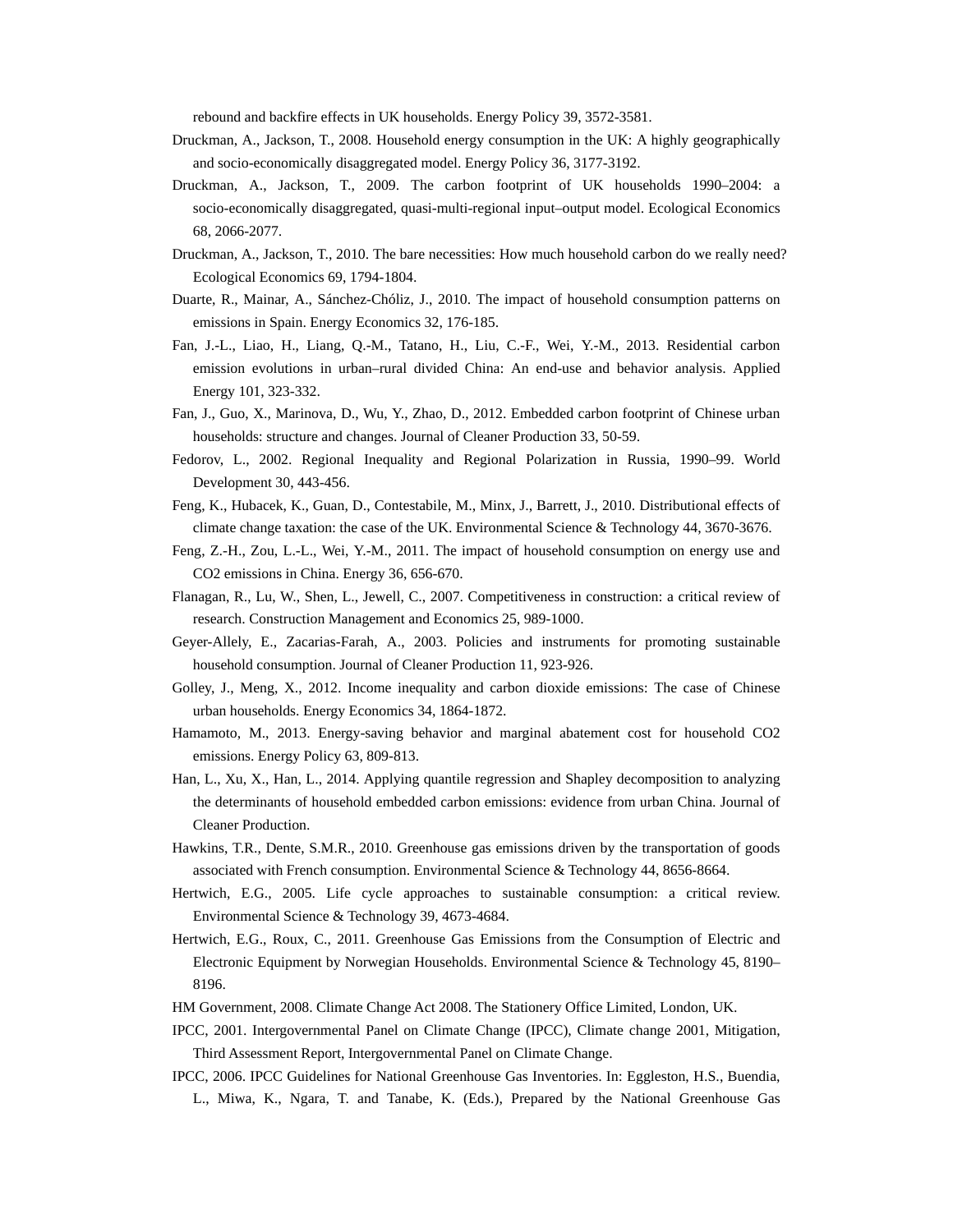Inventories Programme. IGES, Japan.

- IPCC, 2007. IPCC Fourth Assessment Report: Climate Change 2007 (AR4), Working Group I: The Physical Science Basis.
- ISO, 1997. ISO 14040: Environmental Management—Life Cycle Assessment—Principles and Framework. International Organization for Standardization, Geneva.
- Jones, C., Kammen, D.M., 2014. Spatial Distribution of U.S. Household Carbon Footprints Reveals Suburbanization Undermines Greenhouse Gas Benefits of Urban Population Density. Environmental Science & Technology 48, 895–902.
- Jones, C.M., Kammen, D.M., 2011. Quantifying Carbon Footprint Reduction Opportunities for U.S. Households and Communities. Environmental Science & Technology 45, 4088–4095.
- Kadian, R., Dahiya, R., Garg, H., 2007. Energy-related emissions and mitigation opportunities from the household sector in Delhi. Energy Policy 35, 6195-6211.
- Kok, R., Benders, R.M.J., Moll, H.C., 2006. Measuring the environmental load of household consumption using some methods based on input–output energy analysis: A comparison of methods and a discussion of results. Energy Policy 34, 2744-2761.
- Larsen, H.N., Hertwich, E.G., 2011. Analyzing the carbon footprint from public services provided by counties. Journal of Cleaner Production 19, 1975-1981.
- Lee, S., Lee, B., 2014. The influence of urban form on GHG emissions in the US household sector. Energy Policy 68, 534-549.
- Liang, L., Wu, W., Lal, R., Guo, Y., 2013. Structural change and carbon emission of rural household energy consumption in Huantai, northern China. Renewable and Sustainable Energy Reviews 28, 767-776.
- Liu, H.-T., Guo, J.-E., Qian, D., Xi, Y.-M., 2009. Comprehensive evaluation of household indirect energy consumption and impacts of alternative energy policies in China by input–output analysis. Energy Policy 37, 3194-3204.
- Liu, L.-C., Wu, G., Wang, J.-N., Wei, Y.-M., 2011. China's carbon emissions from urban and rural households during 1992–2007. Journal of Cleaner Production 19, 1754-1762.
- Liu, W., Spaargaren, G., Heerink, N., Mol, A.P., Wang, C., 2013. Energy consumption practices of rural households in north China: Basic characteristics and potential for low carbon development. Energy Policy 55, 128-138.
- Liu, W., Wang, C., Mol, A.P.J., 2012. Rural residential CO2 emissions in China: Where is the major mitigation potential? Energy Policy 51, 223-232.
- Lyons, S., Pentecost, A., Tol, R.S.J., 2012. Socioeconomic distribution of emissions and resource use in Ireland. Journal of Environmental Management 112, 186-198.
- Meier, H., Rehdanz, K., 2010. Determinants of residential space heating expenditures in Great Britain. Energy Economics 32, 949-959.
- Minx, J.C., Baiocchi, G., Peters, G.P., Weber, C.L., Guan, D., Hubacek, K., 2011. A "carbonizing dragon": China's fast growing CO2 emissions revisited. Environmental Science & Technology 45, 9144-9153.
- Monahan, J., Powell, J., 2011. A comparison of the energy and carbon implications of new systems of energy provision in new build housing in the UK. Energy Policy 39, 290-298.
- MSCI. 2013. MSCI Market Classification Framework. Retrieved June 17, 2013, from http://www.msci.com/resources/products/indices/global\_equity\_indices/gimi/stdindex/MSCI\_Mark et\_Classification\_Framework.pdf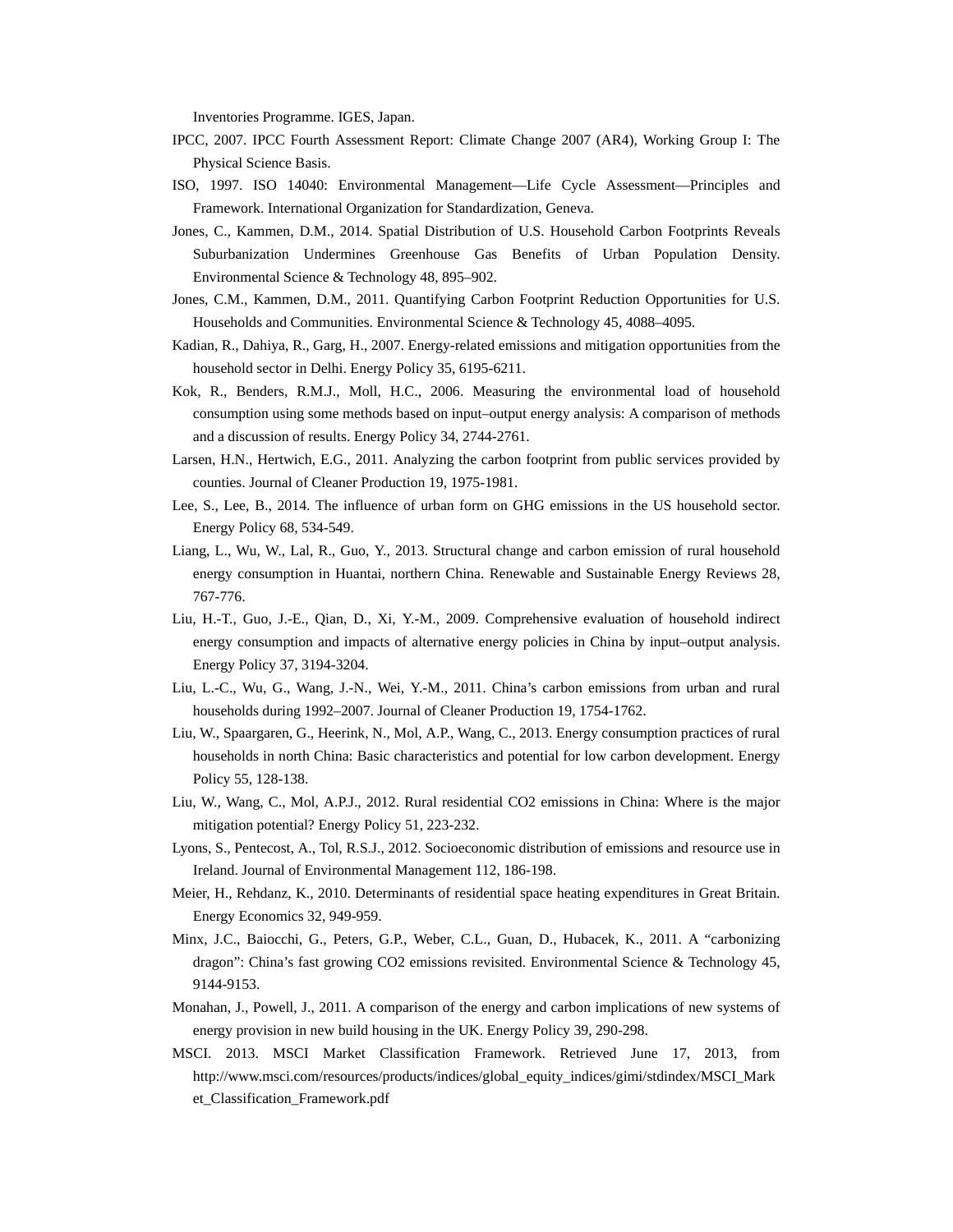- Munksgaard, J., Pedersen, K.A., Wien, M., 2000. Impact of household consumption on CO<sub>2</sub> emissions. Energy Economics 22, 423-440.
- Murray, A.G., Mills, B.F., 2011. Read the label! Energy Star appliance label awareness and uptake among US consumers. Energy Economics 33, 1103-1110.
- Niemeier, D., Gould, G., Karner, A., Hixson, M., Bachmann, B., Okma, C., Lang, Z., Heres Del Valle, D., 2008. Rethinking downstream regulation: California's opportunity to engage households in reducing greenhouse gases. Energy Policy 36, 3436-3447.
- Palmer, J., Boardman, B., Bottrill, C., Darby, S., Hinnells, M., Killip, G., Layberry, R., Lovell, H., 2006. Reducing the environmental impact of housing. Final report. Consultancy study in support of the Royal Commission on Environmental Pollution's 26th Report on the Urban Environment. Environmental Change Institute, University of Oxford.
- Panzone, L.A., Wossink, A., Southerton, D., 2013. The design of an environmental index of sustainable food consumption: A pilot study using supermarket data. Ecological Economics 94, 44-55.
- Papathanasopoulou, E., 2010. Household consumption, associated fossil fuel demand and carbon dioxide emissions: The case of Greece between 1990 and 2006. Energy Policy 38, 4152-4162.
- Parag, Y., Darby, S., 2009. Consumer–supplier–government triangular relations: rethinking the UK policy path for carbon emissions reduction from the UK residential sector. Energy Policy 37, 3984-3992.
- Park, H.-C., Heo, E., 2007. The direct and indirect household energy requirements in the Republic of Korea from 1980 to 2000—An input–output analysis. Energy Policy 35, 2839-2851.
- Peters, G.P., Weber, C.L., Guan, D., Hubacek, K., 2007. China's growing CO2 emissions a race between increasing consumption and efficiency gains. Environmental Science & Technology 41, 5939-5944.
- Plassmann, K., Norton, A., Attarzadeh, N., Jensen, M.P., Brenton, P., Edwards- Jones, G., 2010. Methodological complexities of product carbon footprinting: a sensitivity analysis of key variables in a developing country context. Environmental Science & Policy 13, 393-404.
- Qin, B., Han, S.S., 2013. Planning parameters and household carbon emission: Evidence from high-and low-carbon neighborhoods in Beijing. Habitat International 37, 52-60.
- Qu, J., Zeng, J., Li, Y., Wang, Q., Maraseni, T., Zhang, L., Zhang, Z., Clarke-Sather, A., 2013. Household carbon dioxide emissions from peasants and herdsmen in northwestern arid-alpine regions, China. Energy Policy 57, 133-140.
- Revell, K., 2014. Estimating the environmental impact of home energy visits and extent of behaviour change. Energy Policy 73, 461-470.
- Saner, D., Heeren, N., Jaggi, B., Waraich, R.A., Hellweg, S., 2013. Housing and Mobility Demands of Individual Households and their Life Cycle Assessment. Environmental Science & Technology 47, 5988-5997.
- Saunders, H.D., 1992. The Khazzoom–Brookes Postulate and neoclassical growth. The Energy Journal 13, 131.
- Santos, G.F., Haddad, E.A., Hewings, G.J.D., 2013. Energy policy and regional inequalities in the Brazilian economy. Energy Economics 36, 241-255.
- Schaeffer, R., Cohen, C., Aguiar, A.C.J.d., Faria, G.V.R., 2009. The potential for electricity conservation and carbon dioxide emission reductions in the household sector of Brazil. Energy Efficiency 2, 165-178.
- Shigetomi, Y., Nansai, K., Kagawa, S., Tohno, S., 2014. Changes in the carbon footprint of Japanese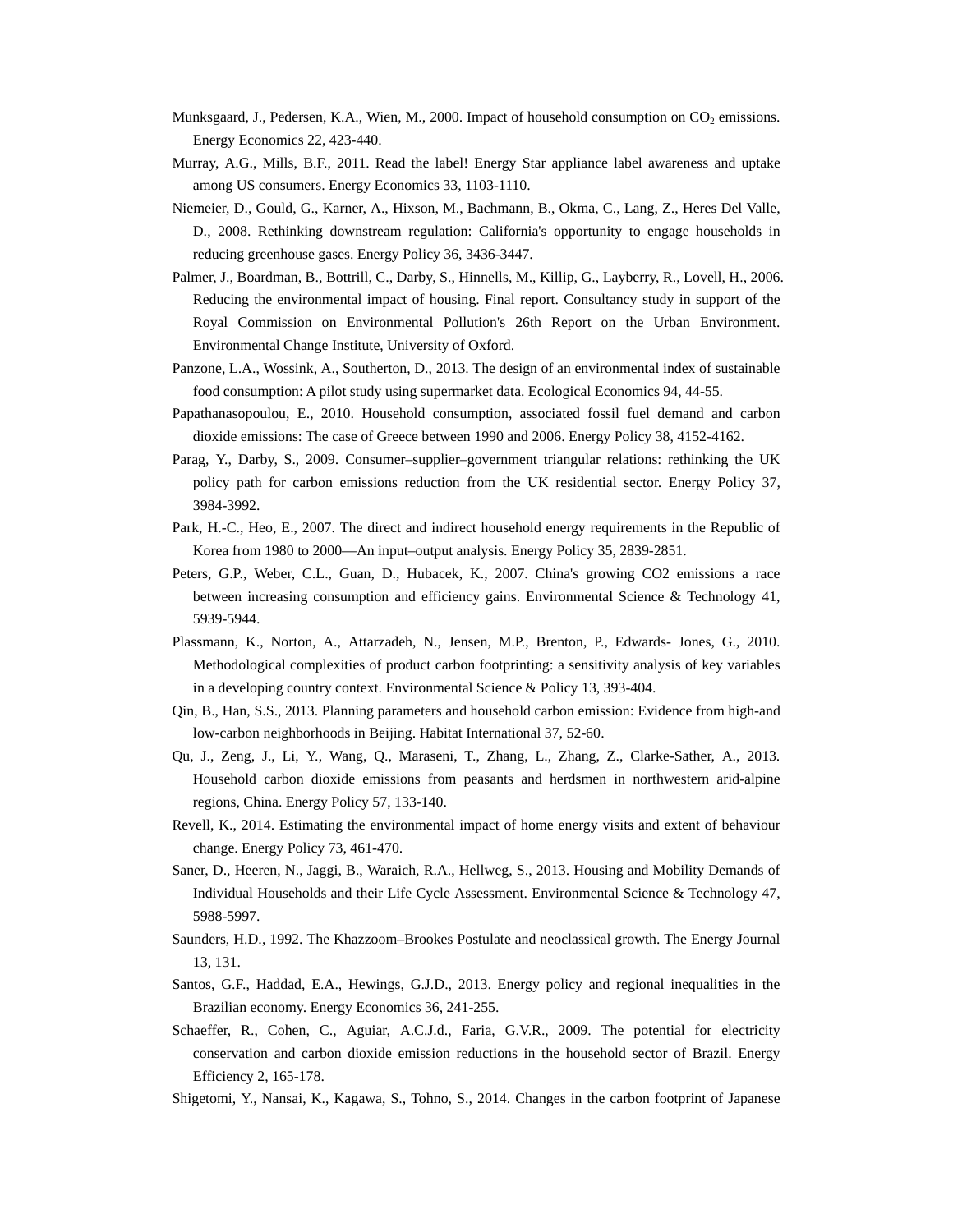households in an aging society. Environmental Science & Technology.

- Shirley, R., Jones, C., Kammen, D., 2012. A household carbon footprint calculator for islands: Case study of the United States Virgin Islands. Ecological Economics 80, 8-14.
- Streimikiene, D., Volochovic, A., 2011. The impact of household behavioral changes on GHG emission reduction in Lithuania. Renewable and Sustainable Energy Reviews 15, 4118-4124.
- The White House, 2009. Administration announces U.S. emission target for Copenhagen. President to attend Copenhagen climate talks. Office of the Press Secretary, The White House, Washington D.C., USA.
- Thomas, B.A., Azevedo, I.L., 2013. Estimating direct and indirect rebound effects for U.S. households with input–output analysis Part 1: Theoretical framework. Ecological Economics 86, 199-210.
- Thomas, B.A., Azevedo, I.L., 2013. Estimating direct and indirect rebound effects for US households with input–output analysis. Part 2: Simulation. Ecological Economics 86, 188-198.
- Tsai, C.C., Lydia Wen, M., 2005. Research and trends in science education from 1998 to 2002: a content analysis of publication in selected journals. International Journal of Science Education 27, 3-14.
- UNEP, 1995. Sustainable Consumption. Retrieved July, 2011, from <http://www.uneptie.org/scp/>.
- UNFCC, 2009. Copenhagen accord. United Nations climate change conference in Copenhagen. United Nations Framework Convention on Climate Change (UNFCCC), Denmark.
- UNFCC, 2011. Cancum agreements. United Nations climate change conference. United Nations Framework Convention on Climate Change (UNFCCC), Cancun, Mexico.
- van Ruijven, B.J., van Vuuren, D.P., de Vries, B.J., Isaac, M., van der Sluijs, J.P., Lucas, P.L., Balachandra, P., 2011. Model projections for household energy use in India. Energy Policy 39, 7747-7761.
- Wang, Z., Yang, L., 2014. Indirect carbon emissions in household consumption: evidence from the urban and rural area in China. Journal of Cleaner Production 78, 94-103.
- Weber, C.L., Matthews, H.S., 2008. Quantifying the global and distributional aspects of American household carbon footprint. Ecological Economics 66, 379-391.
- Wei, Y.-M., Liu, L.-C., Fan, Y., Wu, G., 2007. The impact of lifestyle on energy use and CO<sub>2</sub> emission: An empirical analysis of China's residents. Energy Policy 35, 247-257.
- Wrapson, W., Devine-Wright, P., 2014. 'Domesticating' low carbon thermal technologies: Diversity, multiplicity and variability in older person, off grid households. Energy Policy 67, 807-817.
- Wu, Z., Yu, A.T.W., Shen, L., Liu, G., 2014. Quantifying construction and demolition waste: An analytical review. Waste Management 34, 1683-1692.
- Yang, D., Lin, Y., Gao, L., Sun, Y., Wang, R., Zhang, G., 2013. Process-based investigation of cross-boundary environmental pressure from urban household consumption. Energy Policy 55, 626-635.
- Ye, H., Qiu, Q., Zhang, G., Lin, T., Li, X., 2013. Effects of natural environment on urban household energy usage carbon emissions. Energy and Buildings 65, 113-118.
- Zha, D.L., Zhou, D.Q., Zhou, P., 2010. Driving forces of residential CO2 emissions in urban and rural China: An index decomposition analysis. Energy Policy 38, 3377-3383.
- Zhang, L.X., Wang, C.B., Song, B., 2013. Carbon emission reduction potential of a typical household biogas system in rural China. Journal of Cleaner Production 47, 415-421.
- Zhao, T., Bell, L., Horner, M.W., Sulik, J., Zhang, J., 2012. Consumer responses towards home energy financial incentives: A survey-based study. Energy Policy 47, 291-297.